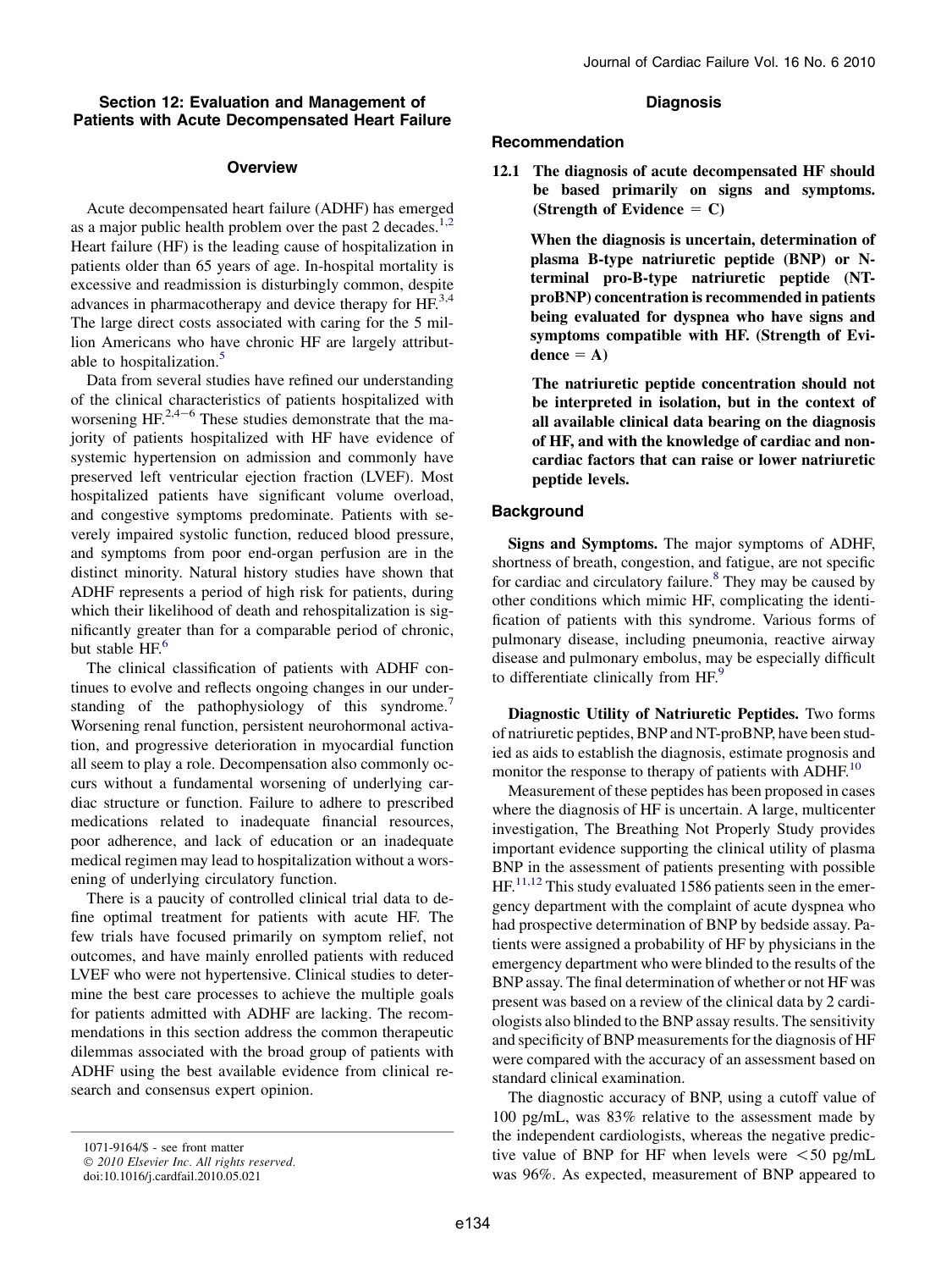be most useful in patients with an intermediate probability of HF. In these patients, a BNP cutoff value of 100 pg/mL resulted in the correct classification 74% of the time. BNP was found to be predictive of HF when left ventricular (LV) function was depressed or preserved.<sup>[13](#page-18-0)</sup> Although BNP levels were lower in patients with HF associated with preserved LVEF, the cutoff value of 100 pg/mL still had a sensitivity of 86% and a negative predictive value of 96%. BNP levels increase with age, more so in older women, so that cutoff of 100 pg/mL may not provide the same degree of specificity for the diagnosis of HF, especially in elderly women with dyspnea. $14,15$ 

The clinical utility of NT-proBNP in the diagnosis of HF was reported in the N-terminal Pro-BNP Investigation of Dyspnea in the Emergency Department (PRIDE) study. This study used NT-proBNP measurements in the emergency department to rule out acute HF in 600 patients who presented with dyspnea.<sup>[16](#page-18-0)</sup> NT-proBNP results were correlated with a clinical diagnosis of acute HF as determined by study physicians blinded to these measurements. The median NT-proBNP level among the 209 patients who had acute HF (35%) was 4054 versus 131 pg/mL among 390 patients who did not  $(65\%, P < .001)$ . NT-proBNP levels increase with age so that the study investigators recommend NT-proBNP cut points of  $>450$  pg/mL for patients younger than 50 years of age and  $>900$  pg/mL for patients age 50 years or older, both of which were highly sensitive and specific for HF in this study. For patients 75 years or older, 1800 pg/mL is the recommended cutpoint for NT-proBNP.<sup>[17,18](#page-18-0)</sup>

Prognostic Role of Natriuretic Peptides. Although baseline BNP levels may correlate only modestly with pulmonary capillary wedge pressure (PCWP), changes in PCWP do correlate directly with changes in BNP concentration during hospitalization.[19,20](#page-18-0) The predischarge BNP after treatment for acute HF appears to predict patients at risk of early readmission or death following hospitalization for HF.[21,22](#page-19-0) Although specific discharge cutoff values are still being defined, patients whose BNP increases during hospitalization are at very high risk, as are patients with levels  $>700$  pg/mL at discharge. Patients with levels !350 pg/mL at discharge appear to be at relatively low risk of readmission and death after discharge. Two recent studies have demonstrated that discharge BNP and change in BNP from admission to discharge provide independent predictive value for poor outcomes after an episode of ADHF. $22,23$ 

Triage Value of Natriuretic Peptides. The value of BNP determination in the triage of patients seen in the emergency department has been evaluated in a prospective, randomized, controlled, single-blind study in which 452 patients presenting with acute dyspnea were randomized to assessment with routine clinical evaluation or routine clinical evaluation plus the measurement of BNP. The diagnosis of HF was considered ruled out when BNP levels were

 $100$  pg/mL, whereas levels of  $> 500$  pg/mL were considered diagnostic of ADHF.

Fewer patients were hospitalized or admitted to intensive care units in the BNP aided group compared with those evaluated by standard clinical evaluation alone. The median time to discharge was 8 days in the group with BNP measured versus 11 days in the control group ( $P = .001$ ). Although the data on outcomes from this study are not definitive and the hospital lengths of stay are not reflective of practice patterns in the United States, making generalizability problematic, they do not suggest that triage using BNP resulted in the under-treatment of patients truly at risk. The readmission rate for HF was similar in the 2 study groups and the mortality rate, while not reduced statistically, was lower in those patients with BNP determined. Larger randomized trials of this strategy are needed to assess the impact of this approach on adverse outcomes associated with admission for ADHF.

Use of Natriuretic Peptides to Guide Therapy. A small number of studies have evaluated the use of BNP or NTproBNP to guide HF therapy. In the initial study, Troughton et al<sup>24</sup> randomized 69 patients with symptomatic HF and LVEF  $\langle 40\%$  to a clinically guided treatment group and a group for whom therapy was increased to drive the aminoterminal portion of BNP (N-BNP) level to  $< 200$  pg/mL. In the N-BNP guided group there were fewer total cardiovascular events (death, hospital admission, or HF decompensation than in the clinical group (19 vs 54,  $p=0.02$ ). At 6 months, 27% of patients in the N-BNP group and 53% in the clinical group had experienced a first cardiovascular event ( $p=0.034$ ). Changes in LV function, quality of life, renal function, and adverse events were similar in both groups. In the Systolic Heart Failure Treatment Supported by BNP (STARS-BNP) study<sup>[25](#page-19-0)</sup> 220 patients with New York Heart Association (NYHA) Class II-III HF symptoms on evidence-based medical therapy with angiotensin converting enzyme (ACE) inhibitors and beta blockers were randomized to a clinical care group and a group for whom the goal was a BNP of  $\langle 100 \text{ pg/mL}$ . The primary endpoint of HF hospitalization or HF death was significantly lower in the BNP group  $(24\% \text{ vs } 52\%, \text{ p}, 0.001)$ . All-cause hospital stays were not different in the two groups (60 in the control group vs 52 in the BNP group) while HF hospital stays were significantly different favoring the BNP group (48 in control group vs 22 in BNP group,  $p < 0.0001$ ) Thus there were 30 non-HF hospital stays in the BNP group vs only 12 in the control group raising the concern that targeting therapy to BNP might lead to hospitalizations for hypotension, renal insufficiency, or hyperkalemia although the specific reasons for non-HF hospitalizations were not mentioned.

The randomized controlled multicenter Trial of Intensified vs Standard Medical Therapy in Elderly Patients With Congestive Heart Failure (TIME-CHF) enrolled 499 patients aged 60 years or older with systolic HF (LVEF  $\leq$ 45%), NYHA class of II or greater, prior hospitalization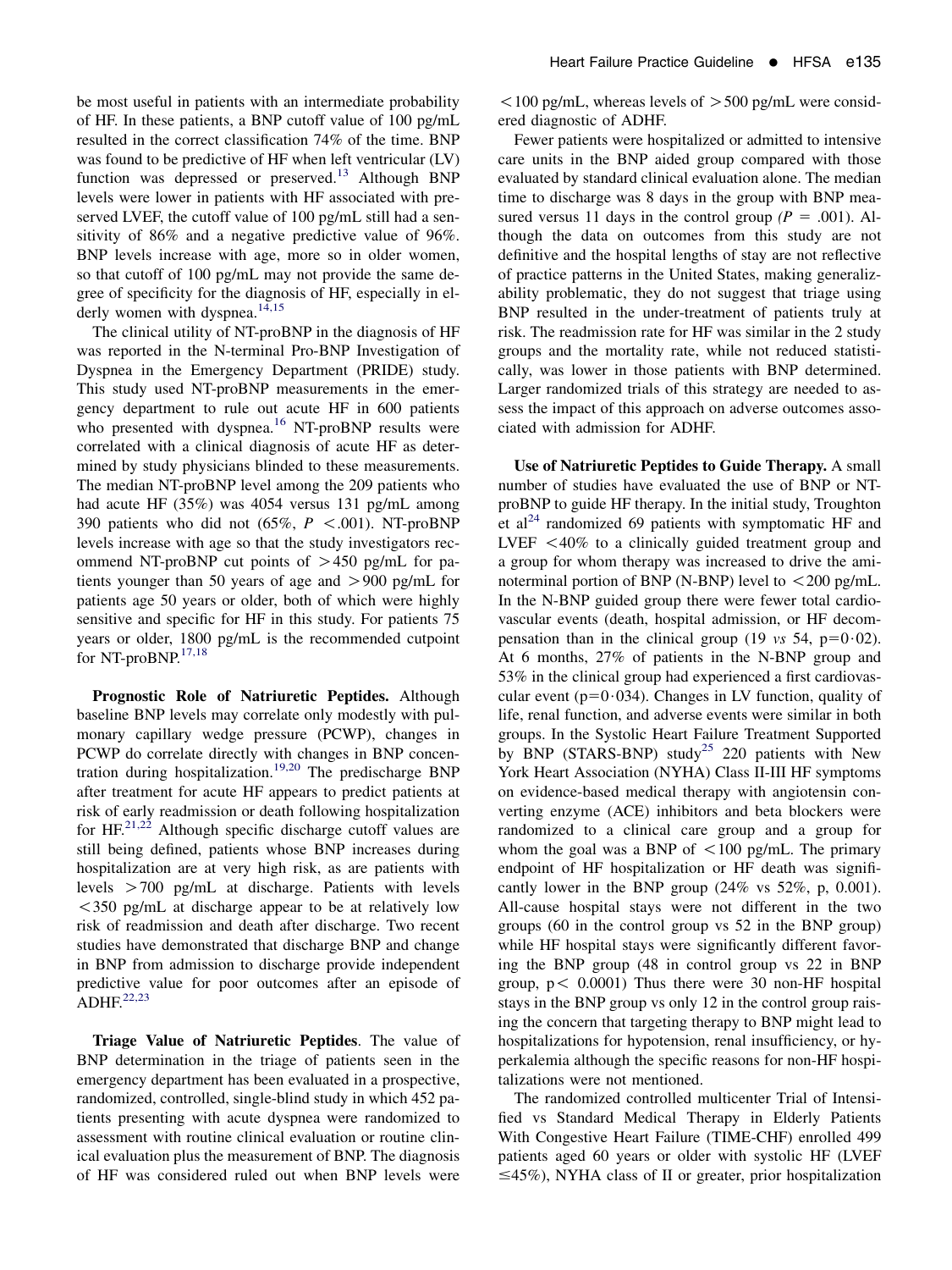for HF within 1 year, and N-terminal BNP level of 2 or more times the upper limit of normal.<sup>[26](#page-19-0)</sup> The primary endpoints were survival free of all cause hospitalizations and quality of life. There were similar rates of survival free of all-cause hospitalizations (41% vs 40%, respectively; hazard ratio [HR], 0.91 [95% CI, 0.72-1.14];  $P = .39$  in both groups over 18 months of follow-up. Quality-of life metrics improved but these improvements were similar in both the N-terminal BNP-guided and symptom-guided strategies. Survival free of hospitalization for HF, a secondary end point, was higher among those in the N-terminal BNPguided group (72% vs 62%, respectively; HR, 0.68 [95% CI, 0.50-0.92];  $P=.01$ ).

The ''Can Pro-Brain-Natriuretic Peptide Guided Therapy of Chronic Heart Failure Improve Heart Failure Morbidity and Mortality?'' (PRIMA) study presented at the American College of Cardiology 2009 Scientific Sessions enrolled 345 HF patients who were hospitalized with elevated NTproBNP levels ( $\geq$ 1700 pg/mL).<sup>[27](#page-19-0)</sup> After NT-proBNP levels dropped by more than 10% (to 850 pg/mL or less), patients were randomized to receive NT-proBNP-guided treatment  $(n=174)$  or clinically guided treatment  $(n=171)$ . Serum levels of NT-proBNP were measured at discharge and again at the first follow-up period (two weeks post-discharge). The lesser of the two values was deemed the target value. If the NT-proBNP levels in patients in the guidedtreatment group showed any increase at any subsequent follow-up, more intensive heart-failure therapy was immediately instituted. At a median follow-up of 702 days (range 488-730) there was a small but non-significant increase in the trial's primary end point—number of days alive outside the hospital—among patients in the NT-proBNP-guided group. Survival free of HF hospitalizations, a secondary endpoint, was significantly lower in the NT-proBNP group.

Based on all these results, it is not yet possible to recommend the use of natriuretic peptides to guide HF therapy, in either the outpatient or inpatient setting. Larger trials using HF hospitalization and mortality are being planned.

Limitations of Natriuretic Peptides. There are limitations concerning the utility of natriuretic peptides in the diagnosis of HF that need to be considered to gain maximum benefit from this testing. $28$  Some patients with obvious ADHF by clinical criteria may not have BNP levels typically considered to be diagnostic. In contrast, there may be patients, especially those with chronic LV systolic function, who have persistently elevated BNP levels despite clinical compensation and adequate volume status.<sup>[29](#page-19-0)</sup> Single measurements of BNP or NT-Pro BNP may not correlate well with measures of PCWP in patients in the intensive care unit, especially in patients with renal dysfunction.<sup>[13](#page-18-0)</sup> In addition, the biologic variability of the assays for BNP is high making interpretation of day-to-day measurements problematic. $30$ 

Interpretation of natriuretic hormone levels can be problematic in patients with pulmonary disease. BNP and NT-proBNP may be increased in patients with pulmonary embolus or cor pulmonale resulting from right HF in the absence of congestion. $31$  Some patients with HF without LV dysfunction may require treatment for peripheral edema despite having low BNP levels, indicating that BNP determination cannot always identify patients who need diuretic therapy. Patients with pulmonary disease may have concomitant LV dysfunction which may become more symptomatic during a primary respiratory illness, further complicating the interpretation of BNP levels.

The ranges of BNP for patients with and without a final diagnosis of HF overlap, which makes the test potentially less valuable in an individual patient with intermediate levels of BNP. Because many conditions can increase BNP levels, low values of BNP are most useful because they make the diagnosis of decompensated HF very unlikely as an explanation for dyspnea. Decision analysis indicates that BNP testing is generally most useful in patients who have an intermediate probability of HF. BNP levels rarely alter the diagnosis in patients who are very likely or unlikely to have HF based on usual clinical evaluation. ADHF remains a clinical phenomenon of symptoms due to circulatory dysfunction whose identification as yet cannot be reduced to a single laboratory measurement. Results of BNP testing must be interpreted in the context of the overall clinical evaluation, and such testing must augment rather than supersede careful clinical reasoning. $32$ 

### Hospital Admission

### Recommendation

12.2 Hospital admission is recommended for patients presenting with ADHF when the clinical circumstances listed in [Table 12.1\(a\)](#page-3-0) are present. Patients presenting with ADHF should be considered for hospital admission when the clinical circumstances listed in [Table 12.1\(b\)](#page-3-0) are present. (Strength of Evidence  $= C$ )

## **Background**

The clinical characteristics detailed in this recommendation serve as a guide to determine which patients presenting with worsening HF require hospitalization. These criteria delineate severe symptoms that necessitate rapid relief; situations where outpatient therapy, typically with oral medications, is unlikely to be effective; and instances in which deterioration in the patient's clinical condition requires more intense monitoring than can be accomplished in an outpatient setting. In addition, some patients with decompensated HF require invasive diagnostic procedures, coronary intervention or surgical treatments that necessitate hospitalization. The application of these guidelines for admission should take into account the level of outpatient support and services available, the response to therapy in the emergency department, and the therapeutic goals for each patient. Most patients with ADHF have evidence of volume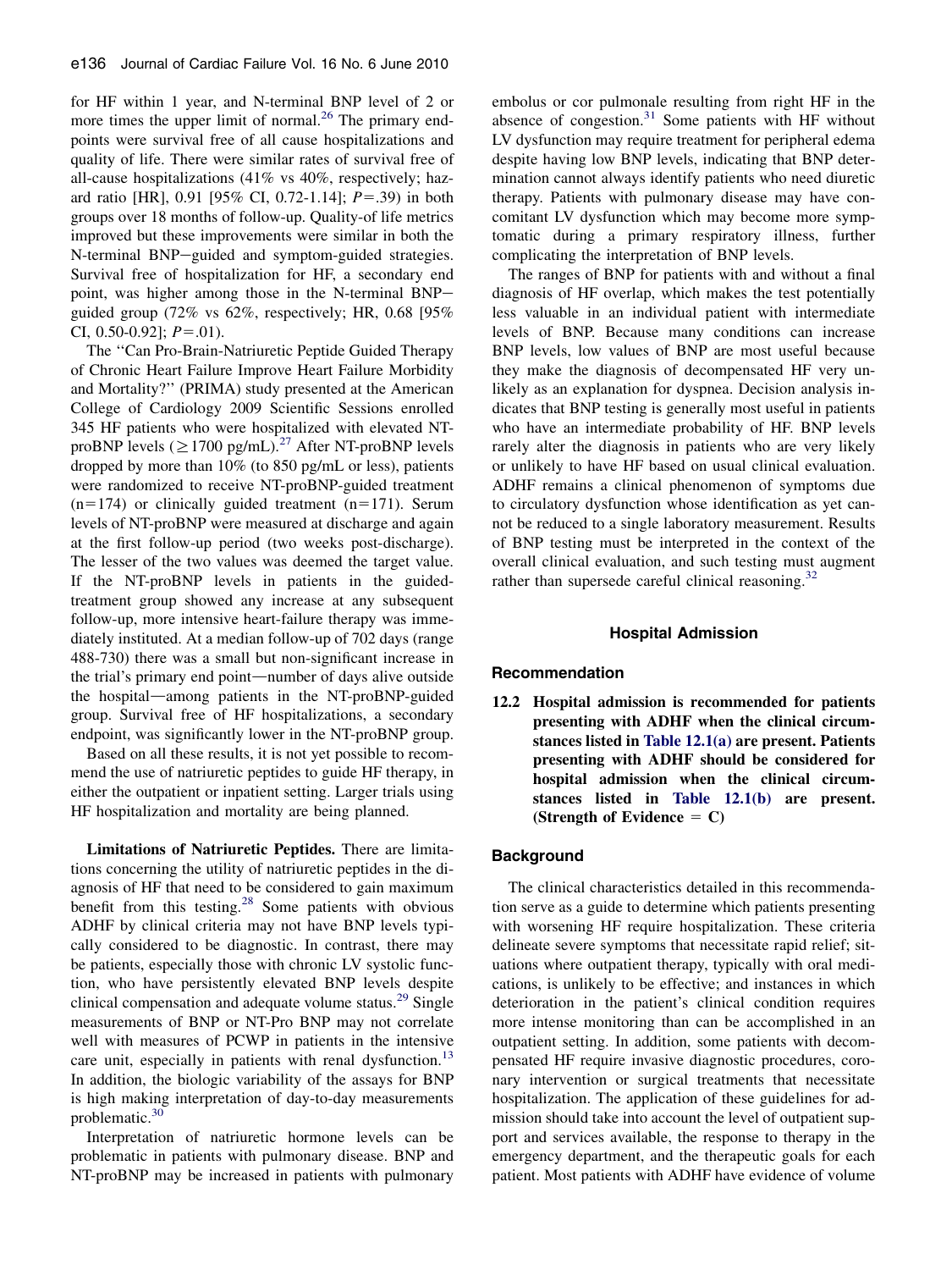<span id="page-3-0"></span>

| <b>Table 12.1.</b> Recommendations for Hospitalizing Patients |  |
|---------------------------------------------------------------|--|
| Presenting With ADHF                                          |  |

| Recommendation                              | Clinical Circumstances                                                                                               |
|---------------------------------------------|----------------------------------------------------------------------------------------------------------------------|
| (a) Hospitalization Recommended             | Evidence of severely decompensated<br>HF, including:<br>Hypotension<br>Worsening renal function<br>Altered mentation |
|                                             | Dyspnea at rest<br>Typically reflected by resting<br>tachypnea                                                       |
|                                             | Less commonly reflected by<br>oxygen saturation $\leq 90\%$                                                          |
|                                             | Hemodynamically significant<br>arrhythmia<br>Including new onset of rapid                                            |
|                                             | atrial fibrillation<br>Acute coronary syndromes                                                                      |
| (b) Hospitalization Should Be<br>Considered | Worsened congestion<br>Even without dyspnea                                                                          |
|                                             | Signs and symptoms of pulmonary or<br>systemic congestion<br>Even in the absence of weight<br>gain                   |
|                                             | Major electrolyte disturbance                                                                                        |
|                                             | Associated comorbid conditions                                                                                       |
|                                             | Pneumonia                                                                                                            |
|                                             | Pulmonary embolus                                                                                                    |
|                                             | Diabetic ketoacidosis                                                                                                |
|                                             | Symptoms suggestive of<br>transient ischemic accident or<br>stroke                                                   |
|                                             | Repeated ICD firings                                                                                                 |
|                                             | Previously undiagnosed HF with<br>signs and symptoms of systemic or<br>pulmonary congestion                          |

overload manifested by signs and symptoms of either pul-monary or systemic congestion (Table 1[2](#page-18-0).2).<sup>2</sup> Many patients with signs and symptoms of volume overload will present with weight gain, although in one recent study more than half of patients admitted with acute decompensated HF had less than a two pound weight gain. $33$  However, some will show no weight gain due to concomitant loss of lean body mass.

Alternatively, those patients with ADHF without obvious high-risk features may benefit from further treatment and risk-stratification in an observation unit  $(OU)$ .<sup>[34](#page-19-0)</sup> OU management has been suggested to be a safe and costeffective alternative to hospitalization in specific subsets of patients. The majority of patients are discharged within 24 hours of admission and subsequent adverse event rates are similar to those in hospitalized subjects. $35,36$ 

### **Treatment**

### Recommendation

12.3 It is recommended that patients admitted with ADHF be treated to achieve the goals listed in Table 12.3. (Strength of Evidence  $= C$ )

Table 12.2. Signs and Symptoms of Congestion in HF

|          | Pulmonary                            | Systemic                                                  |
|----------|--------------------------------------|-----------------------------------------------------------|
| Symptoms | Dyspnea                              | Edema                                                     |
|          | Orthopnea                            | Abdominal (or hepatic) swelling<br>and pain               |
|          | <b>PND</b>                           | Anorexia                                                  |
|          |                                      | Early satiety                                             |
| Signs    | Rales                                | Edema                                                     |
|          | Wheezing                             | Elevated JVP                                              |
|          | Pleural effusion and<br>tenderness   | Hepatic enlargement                                       |
|          | Hypoxemia                            | Ascites                                                   |
|          | Third heart sound<br>$(left-sided)*$ | Third heart sound (right-sided)*                          |
|          | Worsening mitral<br>regurgitation    | Worsening tricuspid regurgitation<br>Hepatojugular reflux |
|          |                                      |                                                           |

\*May occur without congestion.

## **Background**

Although improving signs and symptoms are the principal immediate goals, successful inpatient therapy for worsening HF involves a comprehensive care plan. Treatment to relieve symptoms should be applied in a way that limits side effects and reduces the risk of cardiac and renal injury. Precipitating factors must be identified and chronic oral therapy optimized during the patient's hospitalization. Patients who could potentially benefit from revascularization should be identified. Education must be provided concerning dietary sodium restriction, self-assessment of volume status and principal cardiac medications. Optimizing inpatient care is critical to achieve symptom relief and low readmission rates within an acceptable period of hospitalization.

Symptom Relief. Symptoms in patients hospitalized for HF typically arise from 2 distinct causes: pulmonary or systemic congestion and poor end-organ function from inadequate cardiac output. Data from several studies demonstrate that volume expansion and congestion are far more common than symptoms arising from low cardiac output.<sup>37</sup> Dyspnea often improves significantly within the first few hours from diuretic and vasodilator therapy even though volume loss may not be substantial. Several additional days of hospitalization are often necessary to return the patient to a volume status that makes discharge acceptable.

Table 12.3. Treatment Goals for Patients Admitted for ADHF

| Improve symptoms, especially congestion and low-output symptoms     |  |  |
|---------------------------------------------------------------------|--|--|
| Restore normal oxygenation                                          |  |  |
| Optimize volume status                                              |  |  |
| Identify etiology (see Table 4.6)                                   |  |  |
| Identify and address precipitating factors                          |  |  |
| Optimize chronic oral therapy                                       |  |  |
| Minimize side effects                                               |  |  |
| Identify patients who might benefit from revascularization          |  |  |
| Identify patients who might benefit from device therapy             |  |  |
| Identify risk of thromboembolism and need for anticoagulant therapy |  |  |
| Educate patients concerning medications and self management of HF   |  |  |
| Consider and, where possible, initiate a disease management program |  |  |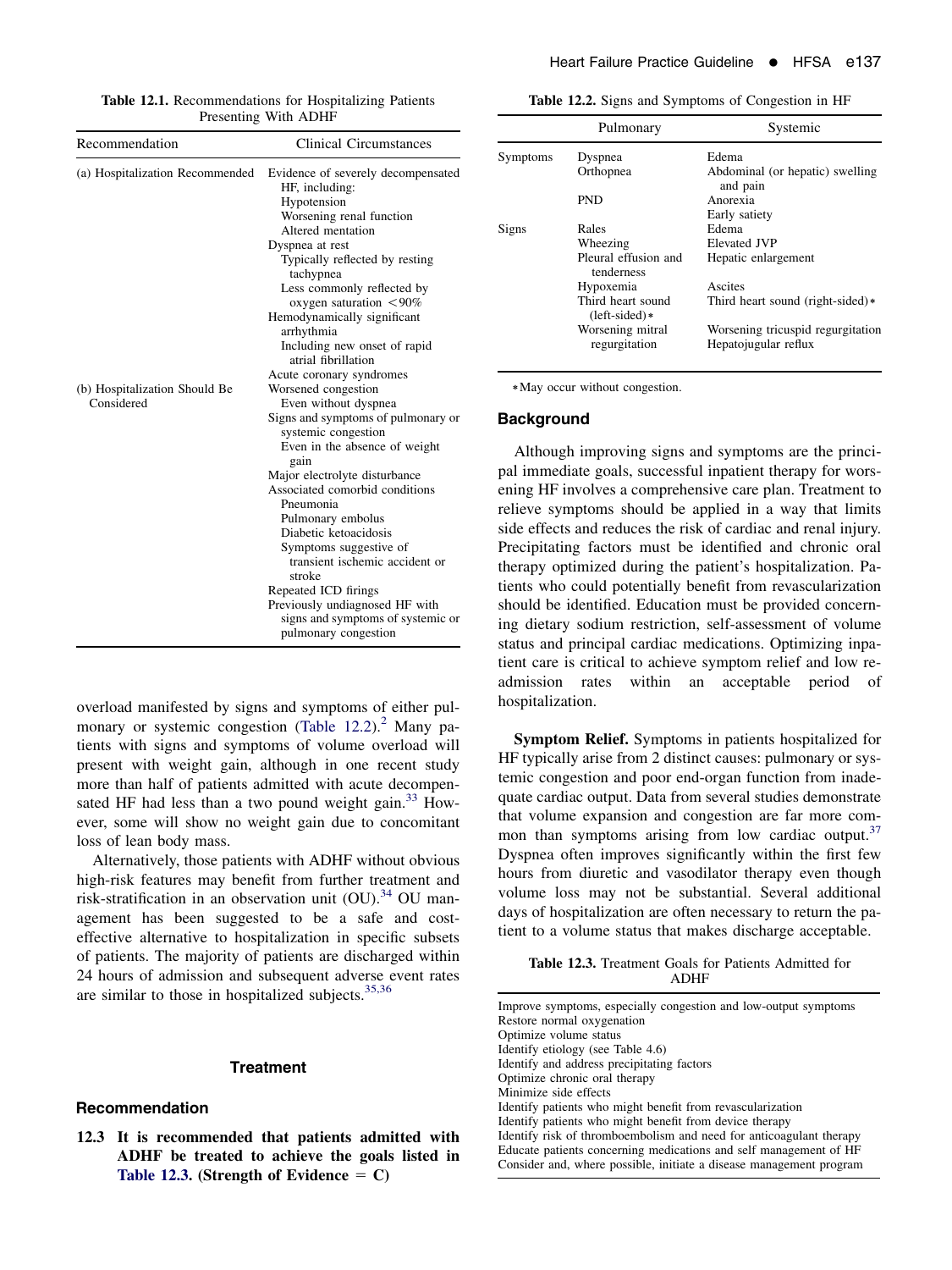Adverse Effects of Therapy. High-dose diuretic therapy is a marker for increased mortality during hospitalization for HF, as it is in chronic  $HF^{38,39}$  $HF^{38,39}$  $HF^{38,39}$  Whether this is a direct adverse effect of diuretics or a reflection of the severity of the HF is unclear. However, complications of diuretic therapy that could result in poor outcomes include electrolyte disturbance, hypotension, volume depletion, and worsening renal function. Treatments that effectively relieve symptoms in patients with ADHF, such as diuretics, morphine, vasodilators, and inodilators, can be associated with significant short- and even long-term adverse effects on renal function.

Troponin release has been documented during hospitali-zation for ADHF.<sup>[40](#page-19-0)</sup> These findings suggest that myocyte loss from necrosis and apoptosis may be accelerated in patients admitted with ADHF. Mechanisms potentially accounting for cell death are still being determined but may include neurohormonal activation and pharmacologic therapy. Medications that increase myocardial oxygen demand have the potential to induce ischemia and may damage hibernating but viable myocardium, especially in patients with ischemic heart disease. Experimental data indicate that dobutamine can cause necrosis in hibernating myocar-dium.<sup>[41](#page-19-0)</sup> One outcome study comparing dobutamine to levosimendan suggested greater risk in patients randomized to  $d$ obutamine. $42$ 

Precipitating Factors. Many episodes of worsening HF requiring hospitalization are triggered by comorbid conditions and may not be due to progressive cardiac dysfunction. Poor medication adherence, inability to maintain a restricted sodium diet, or unwillingness to follow the care plan may be the primary cause of many admissions. Not surprisingly, these factors predispose to high rates of readmission following hospital discharge.

Optimization of Oral Pharmacologic Therapy. Hospitalization for ADHF presents an excellent opportunity to restructure the patient's chronic oral medication regimen. The inpatient period is especially useful in adjusting oral therapies in patients with low blood pressure, reduced heart rate and impaired renal function, circumstances which typically make dose adjustment problematic on an outpatient basis. The need for potassium and magnesium supplementation can also be addressed.

Device Therapy. Evaluate the patient for implantable cardioverter defibrillator (ICD) or biventricular pacing therapy (see Section 9).

Education. Hospitalization provides the opportunity to enhance patients' understanding of their HF. Although retention of knowledge imparted during an admission may be limited, introduction of key concepts, including the seriousness of HF, important aspects of therapy, and monitoring volume status, sets the stage for additional education

in the follow-up period. See Section 8 for additional information on patient education.

Disease Management. Referral to a disease management program for HF can be facilitated by resources in the hospital and is often a key to reducing the risk of readmission. Patients with frequent hospitalization are readily identifiable as candidates for this approach. See Section 8 of this guideline for a full discussion of disease management approaches in HF.

## Recommendation

12.4 Patients admitted with ADHF should be carefully monitored. It is recommended that the items listed in [Table 12.4](#page-5-0) be assessed at the stated frequencies. (Strength of Evidence  $= C$ )

## **Background**

The value of specific clinical assessments to monitor the response of patients admitted with ADHF has not been evaluated in controlled studies. However, there is sufficient consensus of expert opinion to support the utility of serial evaluation of specific data obtained from the history, physical examination, and laboratory findings during hospitalization.

Tracking Volume Status. Evidence that congestion is resolving should be carefully documented during hospitalization by monitoring reduction in symptoms (orthopnea, dyspnea, paroxysmal nocturnal dyspnea [PND], abdominal bloating, and edema) and signs (jugular venous pressure [JVP], rales, peripheral edema, ascites) of volume overload. Daily weights and determination of intake and output are not always accurate indicators of volume status, but still are critical in this assessment, as long as they are correlated with changes in symptoms and physical signs of fluid overload.

Blood Pressure. Blood pressure may decline significantly during hospitalization due to multiple factors including diuretic and vasodilator therapy, bed rest, and a more limited sodium intake. Although declines in blood pressure are typically well tolerated, symptomatic hypotension is an important adverse event in patients admitted with decompensated HF. Excessive or overly rapid diuresis (or overly rapid fluid removal with ultrafiltration), or excessive vasodilator therapy, even when fluid overload is still present, may produce symptomatic hypotension. Documentation of orthostatic blood pressure change on admission and after therapy may help reduce the likelihood of this side effect.

Laboratory Assessment. Serial determinations of electrolytes (especially sodium, potassium, and magnesium) and renal function (blood urea nitrogen [BUN] and serum creatinine) are necessary during diuresis. Patients may become hypokalemic and require supplemental potassium.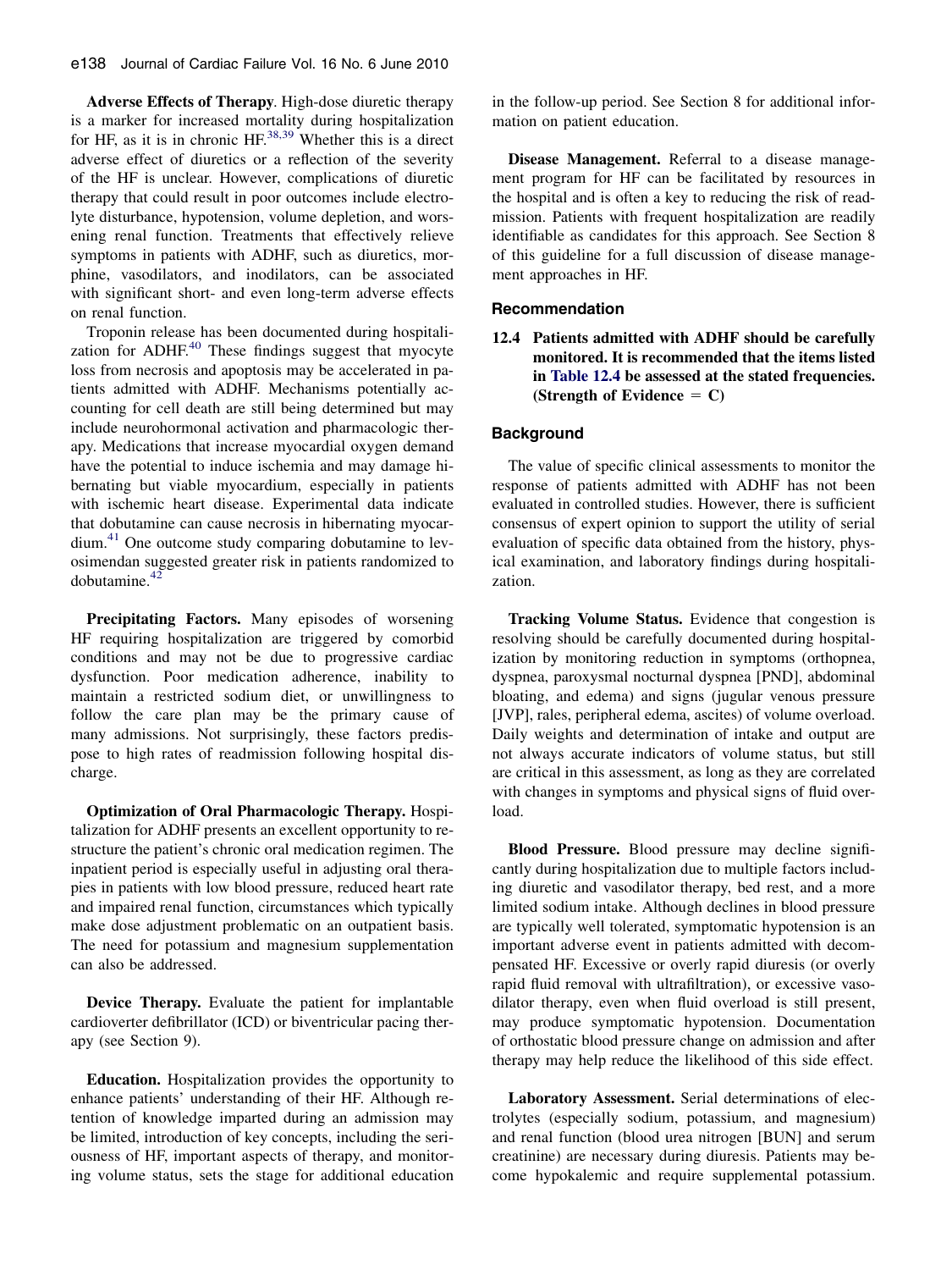| Frequency       | Value                      | Specifics                                                                 |
|-----------------|----------------------------|---------------------------------------------------------------------------|
| At least daily  | Weight                     | Determine after voiding in the<br>morning                                 |
|                 |                            | Account for possible increased<br>food intake due to improved<br>appetite |
| At least daily  | Fluid intake<br>and output |                                                                           |
| More than daily | Vital signs                | Orthostatic blood pressure if<br>indicated                                |
|                 |                            | Oxygen saturation daily until<br>stable                                   |
| At least daily  | Signs                      | Edema                                                                     |
|                 |                            | Ascites                                                                   |
|                 |                            | Pulmonary rales                                                           |
|                 |                            | Hepatomegaly                                                              |
|                 |                            | <b>Increased JVP</b>                                                      |
|                 |                            | Hepatojugular reflux                                                      |
|                 |                            | Liver tenderness                                                          |
| At least daily  | Symptoms                   | Orthopnea                                                                 |
|                 |                            | PND or cough                                                              |
|                 |                            | Nocturnal cough                                                           |
|                 |                            | Dyspnea                                                                   |
|                 |                            | Fatigue, lightheadedness                                                  |
| At least daily  | Electrolytes               | Potassium                                                                 |
|                 |                            | Sodium                                                                    |
| At least daily  | Renal function             | <b>BUN</b>                                                                |
|                 |                            | Serum creatinine*                                                         |

<span id="page-5-0"></span>Table 12.4. Monitoring Recommendations for Patients Hospitalized With ADHF

\*See background section for additional recommendations on laboratory evaluations.

Measurement of serum potassium and renal function should be performed more frequently in patients experiencing substantial diuresis (more than 2 L/day) or in patients with abnormalities in serum potassium concentration or renal function before the initiation of diuretic therapy.

Deterioration of renal function during diuresis is a poor prognostic sign and may occur even before achieving euvolemic status. Studies indicate that increasing serum creatinine is associated with an increase in morbidity and mortality in patients with ADHF.<sup>[28,29,31,32,38](#page-19-0)-45</sup> A major dilemma occurs when creatinine rises in the face of continued signs and symptoms of congestion. Few data are available to guide clinicians to the best response to a decline in renal function in this setting. Most physicians continue diuresis as long as the increase in creatinine is modest, since failure to relieve ongoing congestion often leaves the patient symptomatic and at risk for a poor outcome. If increasing creatinine is thought to reflect intravascular volume depletion, either relative or absolute, then reduction or temporary discontinuation of diuretic or vasodilator therapy should be considered, with a reduction in the rate of diuresis to prevent a rapid depletion of intravascular volume. Adjunctive use of inotropic therapy should be considered. If substantial fluid excess persists and diuresis cannot be achieved without an unacceptable degree of azotemia, then dialysis should be considered.

The prognostic significance of worsening renal function in the setting of drug therapy is more difficult to determine. Outpatient initiation of ACE inhibitor therapy commonly increases serum creatinine, especially in severe HF. In chronic HF, modest increases have been associated with long-term reductions in mortality and hospital admis-sions.<sup>[46,47](#page-19-0)</sup> Routine and frequent laboratory tests recommended in ADHF are shown in Table 12.5.

Electrolytes, BUN, creatinine. and troponin have been discussed. A complete blood count will exclude anemia. Determination of oxygen saturation will define the need for supplemental oxygen. Arterial blood gases may detect unsuspected carbon dioxide retention and suggest a comorbid pulmonary problem. Liver function tests may be elevated when there is poor hepatic perfusion or congestion or may indicate a comorbid hepatic problem. Urinalysis will exclude urinary tract infections and will help exclude acute tubular necrosis if there has been a hypotensive episode and the creatinine is rising.

### Fluid Overload

#### Recommendation

12.5 It is recommended that patients admitted with ADHF and evidence of fluid overload be treated initially with loop diuretics - usually given intravenously rather than orally. (Strength of Evidence  $=$  B)

> Ultrafiltration may be considered in lieu of diuretics. (Strength of Evidence  $=$  B)

## **Background**

Diuretic Therapy for Decompensated HF. Although their safety and efficacy have not been established in randomized, controlled trials, extensive observational experience has demonstrated that loop diuretics, generally alone but at times in combination with non-loop diuretics, effectively relieve congestive symptoms in patients admitted with volume overload. These agents remain first line therapy for the management of congested patients with ADHF (see Section 7 Tables 7.2 and 7.3).

Observational experience also suggests that loop diuretics should be administered intravenously for best effect in the setting of worsening HF. The bioavailability of oral furosemide is highly variable from patient to patient and even from day to day in the same patient and may be considerably lower in patients with decompensated HF. Furosemide, a commonly used loop diuretic, has a short duration

| <b>Table 12.5.</b> Laboratory Evaluation for Patients With ADHF |  |  |  |
|-----------------------------------------------------------------|--|--|--|
|-----------------------------------------------------------------|--|--|--|

| Routinely    | Electrolytes              |
|--------------|---------------------------|
|              | <b>BUN</b> and creatinine |
|              | Blood glucose             |
|              | Troponin                  |
|              | Complete blood count      |
|              | INR if using warfarin     |
| Frequently   | BNP or NT-proBNP          |
|              | Liver function tests      |
|              | Urinalysis                |
| Occasionally | Arterial blood gases      |
|              |                           |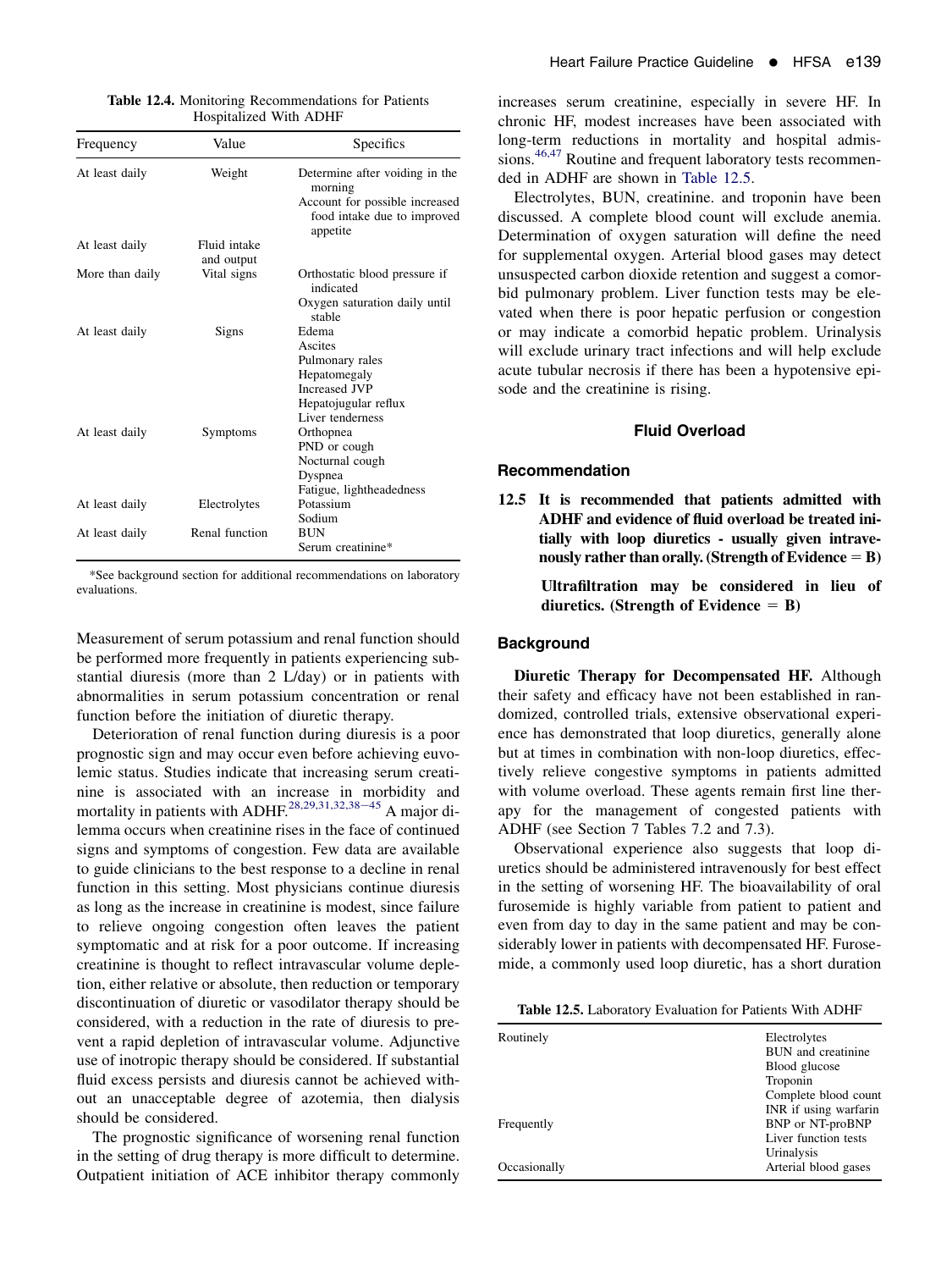of action, with a peak effect at 1 to 2 hours, which resolves approximately 6 hours after dosing. Administration 2 or more times a day may be necessary and is often the best approach when these agents are initially ineffective. Increasing the dose also improves response to diuretics if the current dose is insufficient to achieve maximal delivery of drug to the tubules. Alternatively, a continuous infusion of loop diuretic may help to maintain constant drug levels at target sites in the renal tubules.

Intravenous loop diuretics can produce significant acute reductions in left and right ventricular filling pressures as rapidly as 15 minutes after administration. This helps explain why some patients experience improvement in symptoms prior to the onset of the diuretic effect of these drugs.[48](#page-19-0) In contrast, administration of intravenous furosemide has been associated with neurohormonal activation, which may result in worsening of hemodynamics secondary to systemic vasoconstriction in the early stages of therapy.<sup>[49](#page-19-0)</sup> However, as sodium excretion increases and diuresis ensues, volume loss leads to a reduction in cardiac filling pressures and improvement in symptoms.[49](#page-19-0)

Ultrafiltration. Mechanical methods of fluid removal are being actively investigated as potential alternatives to phar-macologic diuresis.<sup>[50](#page-19-0)</sup> Small uncontrolled studies have long suggested the utility of this approach using not only traditional dialysis but hemofiltration methods. $51$  Initial studies supporting the use of a venovenous system, or ultrafiltra-tion, were small and had limited outcomes.<sup>[52,53](#page-19-0)</sup> But they did provide evidence supporting ultrafiltration as an option that may be considered for the reduction of fluid overload in acute decompensated HF. In addition, a single session of ultrafiltration was shown to reduce neurohormones and increase subsequent diuretic responsiveness.

The most extensive study of 200 patients hospitalized with HF and hypervolemia showed no effect on dyspnea at 48 hours, but did show a significant reduction in weight compared to bolus or continuous diuretics at 48 hours and an im-provement in rehospitalization rates at 90 days.<sup>[54](#page-19-0)</sup> Despite its apparent effectiveness, cost, need for venous access, and nursing support are concerns, and more study is necessary.

## Recommendations

- 12.6 It is recommended that diuretics be administered at doses needed to produce a rate of diuresis sufficient to achieve optimal volume status with relief of signs and symptoms of congestion (edema, elevated JVP, dyspnea), without inducing an excessively rapid reduction in 1) intravascular volume, which may result in symptomatic hypotension and/or worsening renal function, or 2) serum electrolytes, which may precipitate arrhythmias or muscle cramps. (Strength of Evidence  $= C$ )
- 12.7 Careful repeated assessment of signs and symptoms of congestion and changes in body weight is recommended, because clinical experience

suggests it is difficult to determine that congestion has been adequately treated in many patients. (Strength of Evidence  $= C$ )

12.8 Monitoring of daily weights, intake, and output is recommended to assess clinical efficacy of diuretic therapy. Routine use of a Foley catheter is not recommended for monitoring volume status. However, placement of a catheter is recommended when close monitoring of urine output is needed or if a bladder outlet obstruction is suspected of contributing to worsening renal function. (Strength of Evidence  $= C$ )

## Background

Relief of congestion is a self-evident goal of diuretic therapy in congested patients admitted with worsening HF. Achieving this result, while avoiding hypotension and worsening renal function, often requires close observation and careful titration of these agents. Excessively rapid diuresis may result in symptomatic declines in blood pressure and reduced renal function, even while some degree of congestion persists.

Clinical experience suggests it may be difficult to identify persistent congestion. In contrast, even modest relief of congestion may be associated with substantial improvement in dyspnea and sense of well being in many patients despite ongoing volume overload, which may result in premature discharge. The care of patients admitted with worsening HF requires careful physical and symptom assessment and monitoring of vital signs, body weight, and laboratory results to optimize fluid status. Reduction in body weight during hospitalization should be anticipated in patients presenting with significant congestion. Careful history will often document a clear weight gain and suggest a target weight that may be desirable to achieve before discharge. However, accurate determinations of body weight and, even more so, intake and output are not easy to achieve, even in the hospital environment. These measurements should be correlated with other evidence of resolving congestion to achieve the best assessment of an adequate therapeutic response.

### Recommendation

12.9 Careful observation for development of a variety of side effects, including renal dysfunction, electrolyte abnormalities, symptomatic hypotension, and gout is recommended in patients treated with diuretics, especially when used at high doses and in combination. Patients should undergo routine laboratory studies and clinical examination as dictated by their clinical response. (Strength of Evidence  $= C$ )

> It is recommended that serum potassium and magnesium levels be monitored at least daily and maintained in the normal range. More frequent monitoring may be necessary when diuresis is rapid. (Strength of Evidence  $= C$ )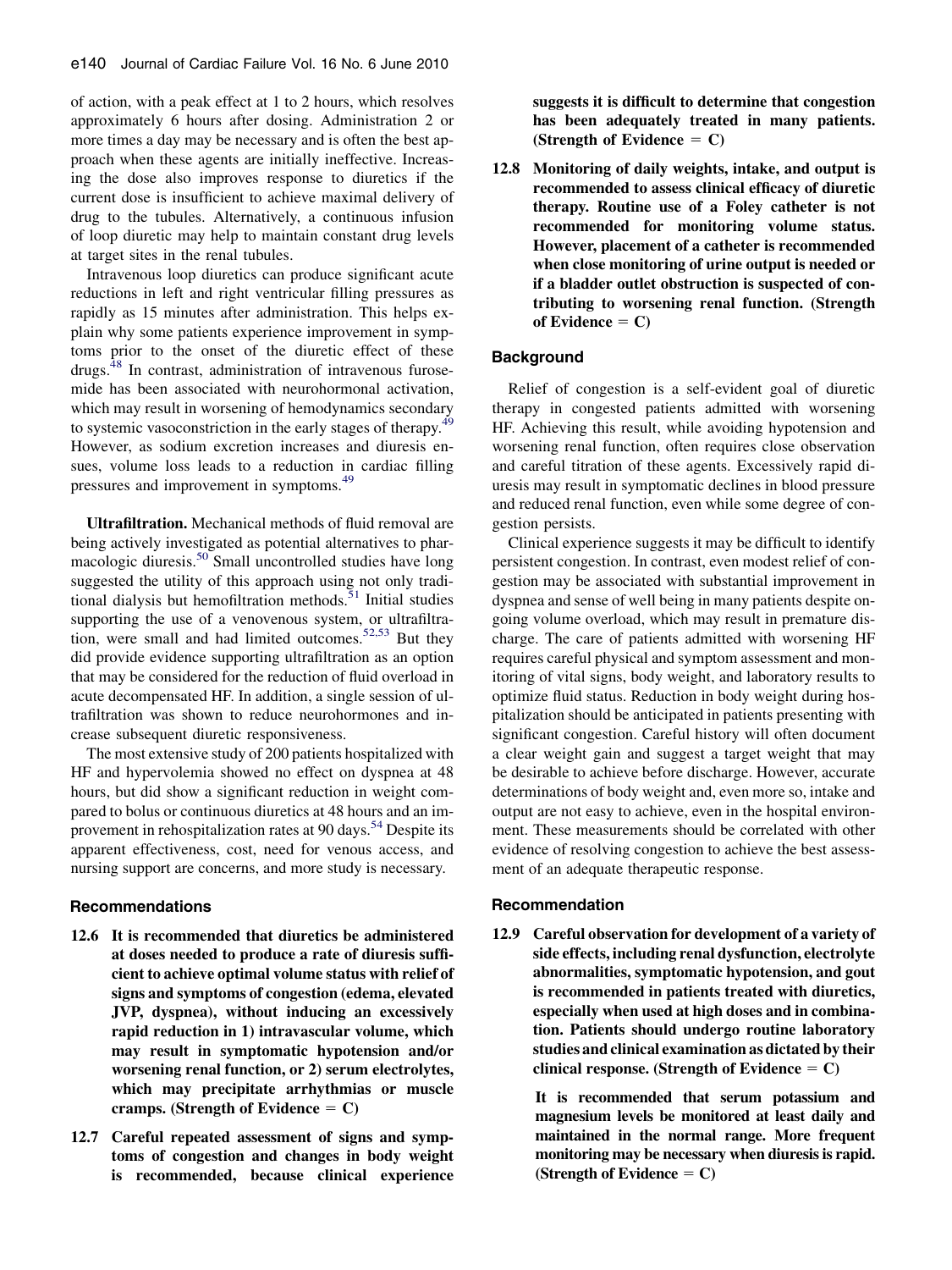Overly rapid diuresis may be associated with severe muscle cramps. If indicated, treatment with potassium replacement is recommended. (Strength of Evidence  $= C$ )

### **Background**

Overview of the Adverse Effects of Diuretics. Despite beneficial effects in acute HF, diuretics may be associated with a variety of adverse effects that often require alter-ations in their use or the use of concomitant medications.<sup>[55](#page-19-0)</sup> Patients treated with diuretics should be monitored carefully for excessive urine output, development of hypotension, rise in serum BUN and creatinine levels and reductions in serum potassium, and magnesium levels. Serial determinations of creatinine and BUN are particularly important when these side effects are present or anticipated. Diuretic therapy must be highly individualized based on the degree of fluid overload present and the degree of volume loss produced to minimize these side effects.

Hypokalemia. Potassium must be monitored closely, especially during the period when diuresis is most pronounced, with supplementation given as needed. Patients with reduced serum potassium need immediate replacement before diuretic therapy for worsening HF. Aldosterone antagonists may be used cautiously in the setting of marked potassium wasting.

Hypotension. In patients with reduced LVEF and ventricular dilation, the effect of loop diuretics on cardiac output and blood pressure often seems counterintuitive. Despite decreasing filling pressures, loop diuretics usually do not produce clinically significant reductions in cardiac output or blood pressure in patients with worsening HF and LV systolic dysfunction. In patients with ventricular dilation and volume overload, total stroke volume is rela-tively independent of filling pressures.<sup>[56](#page-19-0)</sup> Diuretic-induced reductions in left and right heart filling pressures are frequently accompanied by augmented forward stroke volume and cardiac output, related to (1) diminution in functional mitral regurgitation; (2) diminution in functional tricuspid regurgitation; and (3) reduction in right ventricular volume, associated with relief of ventricular-interdependent LV compression and improved effective LV distensibility.

In contrast, some patients do experience symptomatic hypotension with decreasing cardiac output and blood pressure during therapy. Intravascular volume must be maintained by reequilibration as interstitial fluid moves into the vascular bed to maintain blood pressure even as diuresis proceeds. The time course of this phenomenon varies among patients and, especially during periods of brisk diuresis, may lag behind the decline in intravascular volume, resulting in hypotension despite persistent total body fluid overload.

Diuresis accompanied by a reduction in filling pressure may make patients more sensitive to the hypotensive effects of drugs with vasodilator properties. Diuretics may significantly enhance the hypotensive effects of ACE inhibitors, even when volume overload is still present. Patients with HF with preserved LVEF or restrictive, hypertrophic, or infiltrative cardiomyopathies may be more sensitive to diuresis and may decrease their blood pressure during diuretic therapy despite continued volume expansion. All patients receiving diuretic therapy need careful monitoring to prevent adverse hemodynamic effects from excessive volume loss.

Neurohormonal Activation. Older studies demonstrated that increased activity of the renin-angiotensin and sympathetic nervous systems may occur with intravenous diuretics, and result in secondary increases in systemic vascular resistance.[57](#page-19-0) It has been hypothesized that this acute vasoconstrictor response may play a role in the development of worsening renal function during treatment of ADHF. However, more recent studies in patients with ADHF have shown a reduction in plasma neurohormones, including norepinephrine, endothelin-1, and BNP, with parenteral diuretic and vasodila-tor therapy,<sup>[58](#page-19-0)</sup> as well as following ultrafiltration.<sup>[54,59](#page-19-0)</sup> Furthermore, the reduction in neurohormones appears to correlate with urine output and sodium excretion. $60$  Whether changes in circulating neurohormones have beneficial or adverse long-term effects in patients with ADHF or alter the responsiveness to diuretic therapy requires further study.

Other Side Effects. Diuretic agents may increase the incidence of digitalis toxicity, either by decreasing glomerular filtration rate or by inducing hypokalemia and hypomagnesemia. Electrolyte disturbances induced by diuretics may result in arrhythmia. Hyponatremia may occur as a result of diuretic therapy, in part because of increases in circulating vasopressin, which can further reduce renal clearance of free water, plus an increase in free water intake in turn impeding restoration of euvolemia.<sup>[61,62](#page-20-0)</sup> Diuretic therapy can also precipitate exacerbations of gout and at high doses cause reversible hearing loss.

### Recommendation

12.10 Careful observation for the development of renal dysfunction is recommended in patients treated with diuretics. Patients with moderate to severe renal dysfunction and evidence of fluid retention should continue to be treated with diuretics. In the presence of severe fluid overload, renal dysfunction may improve with diuresis. (Strength of Evidence  $= C$ )

## **Background**

Diuretic therapy may further worsen renal function in patients with baseline renal insufficiency. Loop diuretics may produce intrarenal regulatory changes, related in part to neurohormonal activation, which can compromise glomerular filtration rate. Excessive diuresis or overly rapid diuresis may lower preload so that systemic blood pressure is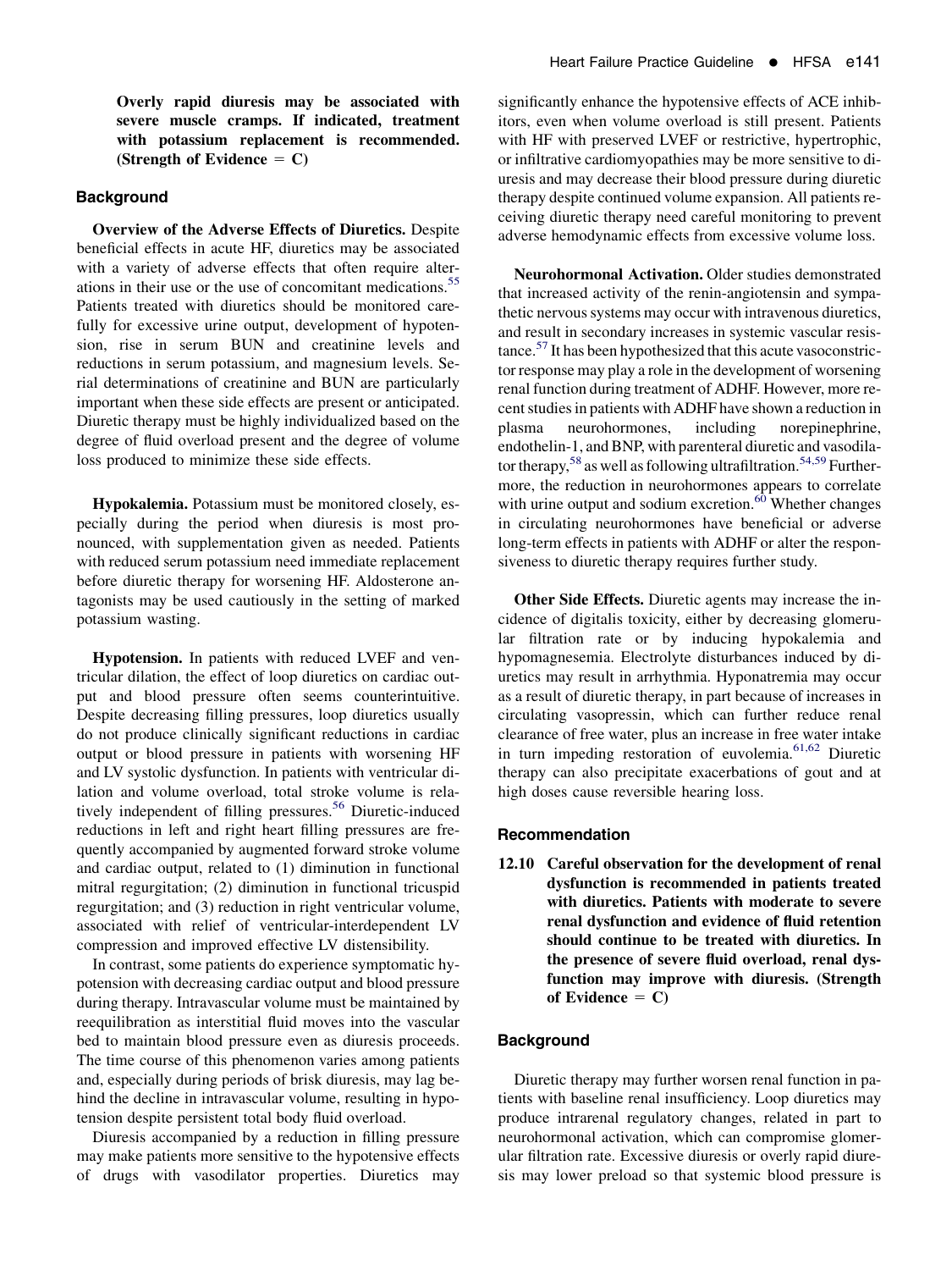compromised, especially in patients with marked HF with preserved LVEF and significant LV hypertrophy or restrictive physiology.

Despite these physiologic disadvantages, the net effect of diuretic therapy in individual patients with ADHF is difficult to predict. In some patients with reduced renal function at baseline, decongestion may improve serum creatinine and BUN, even as intravascular volume and filling pressures decline. Improved renal blood flow in response to relief of abdominal fluid overload is postulated as one physiologic mediator of this beneficial effect. Reduction of central venous pressure is another potential mechanism contributing to increases in glomerular filtration rate.

## Recommendation

- 12.11 When congestion fails to improve in response to diuretic therapy, the following options should be considered:
	- Re-evaluating presence/absence of congestion
	- Sodium and fluid restriction,
	- Increasing doses of loop diuretic,
	- Continuous infusion of a loop diuretic, or
	- Addition of a second type of diuretic orally (metolazone or spironolactone) or intravenously (chlorothiazide).

Another option, ultrafiltration, may be considered. (Strength of Evidence  $= C$ )

### **Background**

Most patients admitted with worsened HF and congestion will respond adequately to loop diuretics with resolution of volume overload; however, a minority will experience some resistance to diuretic therapy. Increasing the frequency and then the dose of loop diuretic is recommended in these cases to restore volume status. Distal tubular diuretics augment the natriuretic effect of loop diuretics. These agents should be considered as adjunctive therapy in patients with diuretic resistance who do not respond to more frequent administration or escalating doses of loop diuretics. However, these agents can exacerbate adverse effects of loop diuretics, such as hyponatremia and hypokalemia.

Continuous infusion of a loop diuretic may produce higher and more sustained concentrations of furosemide within the renal tubule than repeated bolus injection. Continuous infusion may be associated with less prerenal azotemia and fewer other side effects compared with bolus administration, possibly because this method avoids the high peak concentrations associated with bolus dosing. [63](#page-20-0)

### Recommendation

12.12 A low sodium diet (2 g daily) is recommended for most hospitalized patients. (Strength of Evidence  $= C$ 

## In patients with recurrent or refractory volume overload, stricter sodium restriction may be considered. (Strength of Evidence  $= C$ )

### **Background**

Restricting fluid intake to 2 L/day is usually adequate for most hospitalized patients. Dietary sodium restriction is important, even short-term in the hospital setting, to help restore euvolemia. The level of sodium restriction prescribed during hospitalization may be greater than typically feasible in the outpatient setting. Education regarding sodium and fluid restriction may be initiated during an admission. $64$ 

## Recommendation

12.13 Fluid restriction  $(< 2$  L/day) is recommended in patients with moderate hyponatremia (serum so- $\dim$  <130 mEq/L) and should be considered to assist in treatment of fluid overload in other patients. (Strength of Evidence  $= C$ )

> In patients with severe (serum sodium  $\langle 125 \rangle$ mEq/L) or worsening hyponatremia, stricter fluid restriction may be considered. (Strength of Evi $dence = C$

## **Background**

Severe hyponatremia is not a common manifestation of ADHF, but is an ominous sign. However, recent results suggest that even reductions in serum sodium traditionally considered mild  $(< 137$  mEq/L) are associated with prolonged hospitalization and increased in-hospital mortality.<sup>[65](#page-20-0)</sup> Patients whose reduction in serum sodium is related to volume depletion as a result of diuretic therapy or environmental conditions will respond to administration of sodium and water. However, the great majority of hyponatremia in HF patients occurs in the setting of volume overload and cannot be corrected by the administration of sodium, which will only compound volume expansion.

Fluid restriction may produce some improvement in serum sodium concentration and may be transiently effective in mild hyponatremia. Fluid restriction can be difficult to maintain, because thirst is a common symptom in patients with HF. Patients may feel a certain amount of fluid ingestion is necessary for good health and that restriction will be harmful. Education concerning the benefits and lack of adverse effect of fluid restriction may help promote adherence. In patients with HF, hyponatremia is associated with a higher risk of clinical deterioration, including renal and hepatic dysfunction, longer [hospit](#page-20-0)al stays and high rehospitalization and mortality rates.  $66-69$  The degree of hyponatremia is inversely associated with mortality.<sup>[69](#page-20-0)</sup> Hyponatremia in patients with HF is due to an inability to excrete free water, primarily due to neurohormonal activation. Increases in norepinephrine and angiotensin II result in decreased delivery of sodium to the distal tubule by causing decreased renal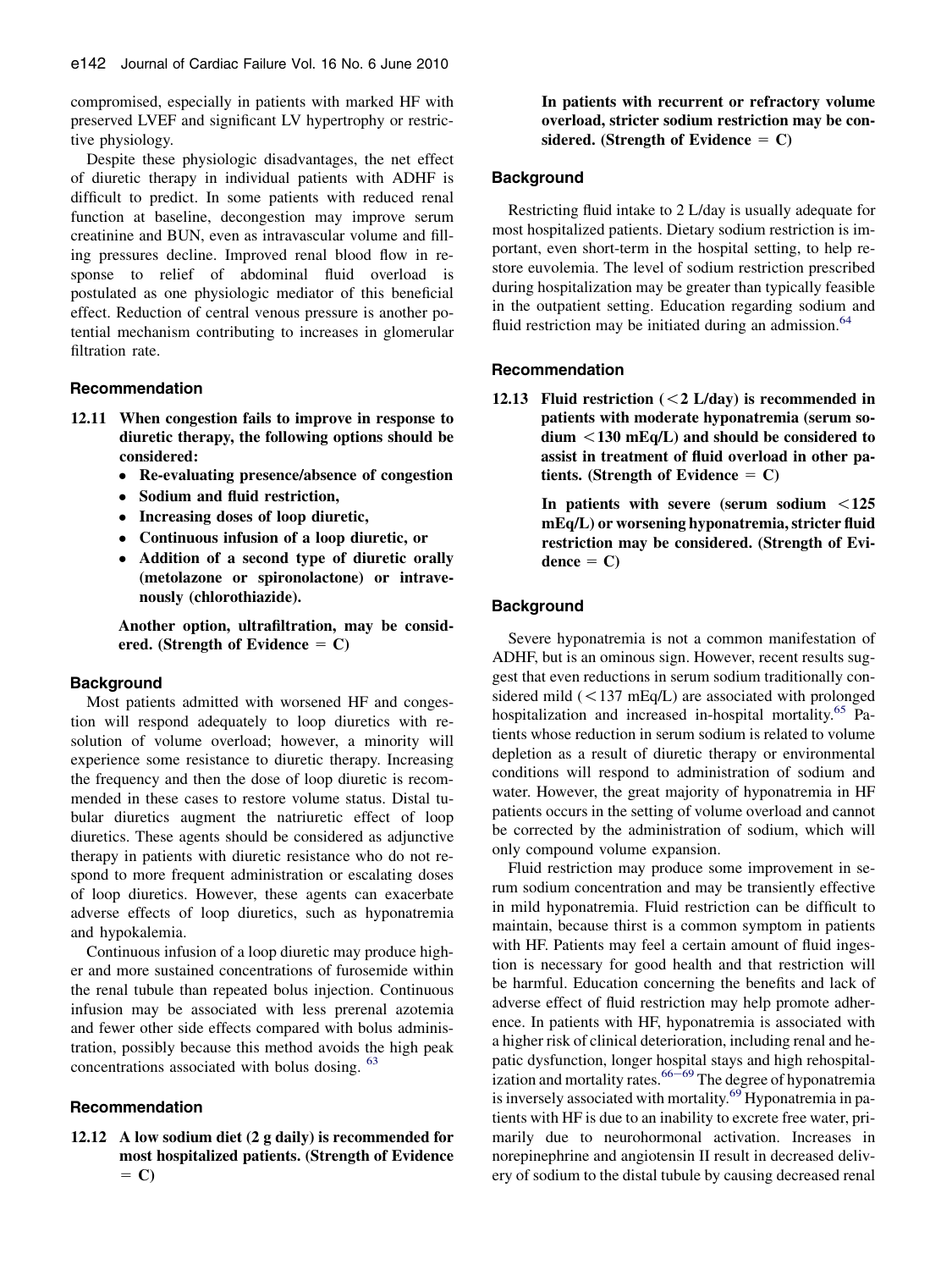perfusion, while arginine vasopressin increases water absorption from the distal tubule. In addition, angiotensin II directly promotes thirst. Thus serum sodium is a marker for poor cardiac output and neurohormonal activation.

Recently it has been suggested that hyponatremia may be associated with more neurocognitive symptoms than previously recognized. In a case-control study of 122 patients (none with HF) with hyponatremia (serum sodium 126  $\pm$  5 mEq/L), falls and attention deficits were far more com-mon in the hyponatremic patients.<sup>[70](#page-20-0)</sup> Treatment of hypervolemic hyponatremia with a V2-selective vasopressin antagonist (tolvaptan) was associated with a significant improvement in The Mental Component of the Medical Outcomes Study 12 item Short Form General Health Survey.<sup>71</sup>

Treatment of hyponatremia consists of water restriction and maximization of medical therapies such as ACEinhibitors or angiotensin receptor blockers which block or decrease angiotensin II, resulting in improved renal perfusion and decreased thirst. Vasopressin antagonists have been shown to improve serum sodium in hypervolemic, hyponatremic states with either a V2-selective or a non-selective vasopressin antagonist.<sup>[71,72](#page-20-0)</sup> Longer term therapy with a V2 selective vasopressin antagonist does not im-prove mortality but appears to be safe.<sup>[73,74](#page-20-0)</sup> Currently two vasopressin antagonists are available for clinical use (conivaptan and tolvaptan) and only short-term studies are available. At present it may be reasonable to utilize a nonselective vasopressin antagonist to treat hyponatremia in patients with HF who are observed to have significant cognitive symptoms due to hyponatremia. However, the longterm safety and efficacy of this approach remains unproven. In patients with refractory hyponatremia, alternative causes (e.g., hypothyroidism, hypoaldosteronism, syndrome of inappropriate antidiuretic hormone) should be excluded.

### Recommendation

12.14 Routine administration of supplemental oxygen in the presence of hypoxia is recommended. (Strength of Evidence  $= C$ )

> Routine administration of supplemental oxygen in the absence of hypoxia is not recommended. (Strength of Evidence  $= C$ )

## **Background**

Routine oxygen administration in patients with acute HF is recommended to improve oxygen delivery to vital organs, including the myocardium. While there have been no randomized trials to support this, improving systemic and myocardial hypoxemia would be expected to improve the overall clinical status of patients with acute HF.

Supplemental oxygen therapy should be individualized. The congested dyspneic patient who presents with hypoxemia requires oxygen therapy. Patients with systemic fluid overload that does not compromise oxygenation do not require oxygen therapy. Supplemental oxygen in the setting

of normal oxygen saturations on room air could be problematic if the patient also has a history of obstructive lung disease. In selected patients, oxygen may decrease elevated pulmonary vascular resistance and improve right heart function. Supplemental oxygen is also recommended in patients with acute myocardial infarction (MI) complicated by HF. The role of nocturnal oxygen in patients with central sleep apnea remains unproven.

### Recommendation

## 12.15 Use of non-invasive positive pressure ventilation may be considered for severely dyspneic patients with clinical evidence of pulmonary edema. (Strength of Evidence  $= A$ )

#### **Background**

Previous small trials investigating the use of noninvasive ventilation (NIV) in emergency department patients with acute HF suggested it improved symptoms, decreased the need for subsequent intubation and reduced mortality.<sup>[75](#page-20-0)–77</sup> There were some concerns from one of the early trials that bi-level positive pressure ventilation may have led to an increase in the number of patients with myocardial infraction.[78](#page-20-0) However, a subsequent study did not encounter this association, and a review of data from the original trial suggests that a disproportionate number of patients with evolving MI may have been enrolled in the interventional arm.<sup>[79,80](#page-20-0)</sup> Several subsequent meta-analyses based on these smaller NIV trials also suggested that [both in](#page-20-0)tubation rates and mortality were reduced with  $NIV.<sup>81-83</sup>$  However, results from a recent large randomized trial in the United Kingdom suggest while NIV improved patient's dyspnea and metabolic abnormalities, it did not significantly change mortality and intubation rates when compared to standard oxygen therapy.<sup>[84](#page-20-0)</sup> Further, the authors found no significant differences in efficacy between continuous positive pressure ventilation and bi-level positive pressure ventilation. While this study has rather robust results and randomized over 1100 patients, it is worth noting that concomitant therapy was not standardized, opioids were used in over 50% of patients, and over 15% of patients on standard therapy crossed over to NIV. Further, the primary endpoint was measured at 7 days, a time far removed from the time frame of use of NIV. Despite those limitations, the preponderance of evidence suggests NIV is a useful temporizing measure that improves dyspnea but likely has no impact on intubation rates or mortality.

## Prevention of Deep Venous Thrombosis and Pulmonary Embolism

### Recommendation

12.16 Venous thromboembolism prophylaxis with low dose unfractionated heparin (UFH), low molecular weight heparin (LMWH), or fondaparinux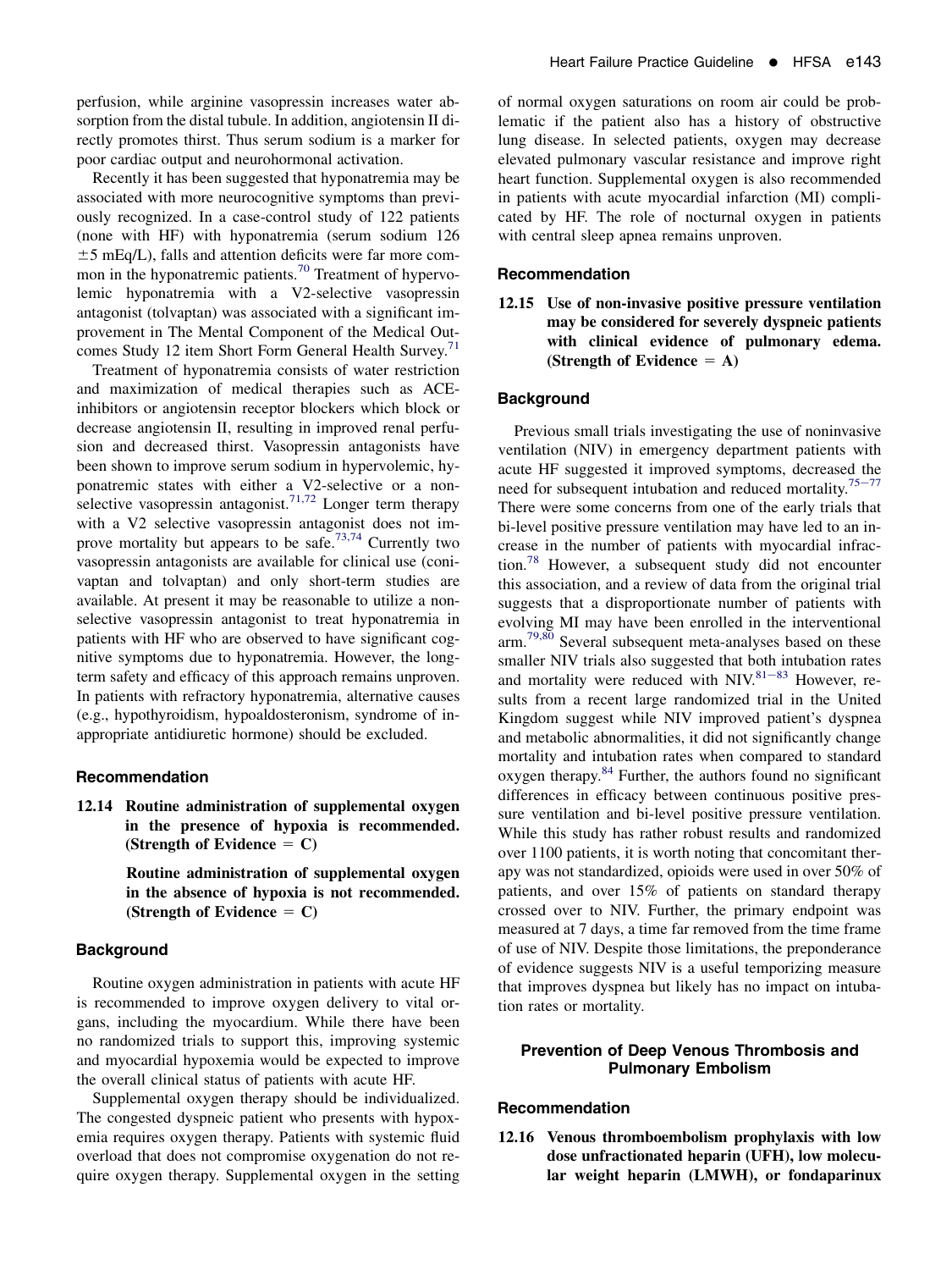to prevent proximal deep venous thrombosis (DVT) and pulmonary embolism (PE) is recommended for patients who are admitted to the hospital with ADHF and who are not already anticoagulated and have no contraindication to anticoagulation. (Strength of Evidence  $=$  B)

Venous thromboembolism prophylaxis with a mechanical device (intermittent pneumatic compression devices or graded compression stockings) to prevent proximal DVT and PE should be considered for patients who are admitted to the hospital with ADHF and who are not already anticoagulated and who have a contraindication to anticoagulation. (Strength of Evidence  $= C$ )

## **Background**

Prevention of DVT and PE remain important management issues in hospitalized patients. Ten percent of hospital deaths are considered to be due to PE and the prevention of DVTand PE is considered the most valuable of 79 preventative initiatives outlined by the Agency for Healthcare Research and Quality.[85,86](#page-20-0) NYHA Class III and IV HF is a major risk factor for DVT and acute hospitalization increases the risk of DVT several-fold.<sup>[87,88](#page-20-0)</sup> One million patients per year are admitted for acutely decompensated HF in both the US and Europe.<sup>[89](#page-20-0)</sup> With an in-hospital mortality for decompensated HF of approximately 4%, as many as 4000 patients deaths due to PE are potentially preventable yearly in both the US and Europe.<sup>[90,91](#page-20-0)</sup> Although no large randomized trial of DVT prophylaxis has been conducted solely in an acute decompensated HF population, several randomized trials conducted in hospitalized patients that have included a large percentage of patients admitted for decompensated HF. $92-98$  $92-98$  Prophylaxis with low dose UFH, LMWH, and fondaparinux have been shown to decrease the incidence of asymptomatic DVT and in some cases symptomatic DVT. $92-98$  $92-98$  Only one trial has independently demonstrated a benefit of anticoagulation prophylaxis on PE and that trial was conducted in pa-tients with infectious diseases.<sup>[99](#page-21-0)</sup> Two meta-analyses have reported a significant benefit of either low dose UFH or LMWH on DVT and PE without an effect on mortality and with a non-significant increase in the risk of major bleeding.[100,101](#page-21-0) All but two of the studies in these meta-analyses included patients admitted with decompensated HF. The American College of Chest Physicians has given DVT prophylaxis with UFH or LMWH a 1A recommendation for acutely hospitalized patients with a high risk for DVT and NYHA Class III or IV HF is considered a high-risk category.[85](#page-20-0) Although no single trial has been conducted in only hospitalized patients with HF, a subgroup analyses of two large randomized trials demonstrates a significant benefit of LMWH on DVT in HF patients.<sup>[102,103](#page-21-0)</sup> No large study compares UFH to LMWH or fondaparinux, but a meta-analysis of all studies suggests a trend in favor of LMWH compared to low dose UFH for both reduction of DVT and PE with a trend for less bleeding.[104](#page-21-0)

LMWH are renally excreted and should not be used in patients with a creatinine clearance  $\langle 30 \rangle$  mL/min. LMWH should also be avoided in patients with HF who have undergone a recent surgical procedure, such as an ICD implantation.

Mechanical means of DVT prophylaxis, such as intermittent pneumatic compression devices or graded compression stockings, have not been subjected to randomized trials in medical patients and are reserved for patients with contraindications to anticoagulation. $85$  Graded compression stockings may be preferable if intermittent pneumatic com-pression devices limit patient mobility.<sup>[104](#page-21-0)</sup>

At the time of admission, screening for venous thromboembolism is indicated when patients present with unilateral or asymmetric lower extremity edema, chest pain, or presyncope. Worsening right HF and pulmonary hypertension may also be signs of chronic pulmonary emboli.

## IV Vasodilators

#### Recommendation

12.17 In the absence of symptomatic hypotension, intravenous nitroglycerin, nitroprusside or nesiritide may be considered as an addition to diuretic therapy for rapid improvement of congestive symptoms in patients admitted with ADHF. (Strength of Evidence  $=$  B)

> Frequent blood pressure monitoring is recommended with these agents. (Strength of Evidence  $=$  B)

> These agents should be decreased in dosage or discontinued if symptomatic hypotension or worsening renal function develops. (Strength of Evidence  $=$  B).

> Reintroduction in increasing doses may be considered once symptomatic hypotension is resolved. (Strength of Evidence  $= C$ )

### **Background**

Nitroglycerin. Intravenous nitroglycerin acutely reduces LV filling pressure, primarily through its venodilator effects, which reduce pulmonary congestion.<sup>[106](#page-21-0)</sup> At higher doses the drug may lower systemic afterload and increase stroke volume and cardiac output, but the extent of these effects is variable. Intravenous nitroglycerin may improve coronary blood flow, making it potentially more effective in patients with ADHF from acute ischemia or MI. Nitroglycerin therapy results in neurohormonal activation; whether this has a detri-mental effect in acute HF is uncertain.<sup>[105,106](#page-21-0)</sup>

Data demonstrating favorable hemodynamic effects of intravenous nitroglycerin in HF are derived primarily from small, uncontrolled studies of patients who were not usually hospitalized for acute decompensation.<sup>[107](#page-21-0)</sup> These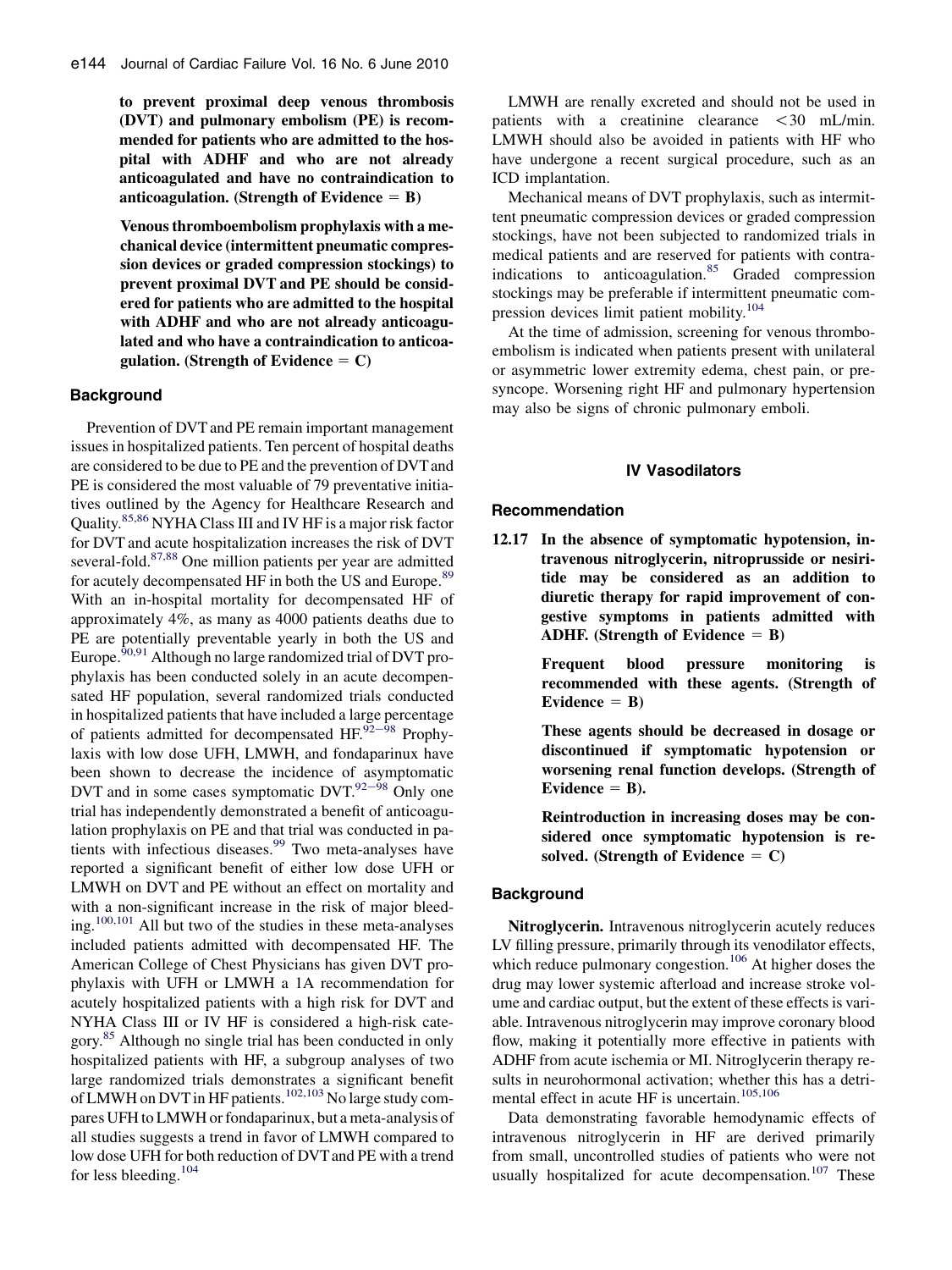studies demonstrate beneficial hemodynamic effects, but also document a relative resistance to nitroglycerin and significant tachyphylaxis to the vascular actions of this drug, changes that can occur within hours at high doses. The strategy of a nitrate-free interval, which may be an option to reduce tolerance during chronic therapy, could result in adverse hemodynamic effects that would be unacceptable in patients with acute HF.

Approximately 20% of patients with HF are resistant to the hemodynamic effects of any dose of nitroglyc-erin.<sup>[108,109](#page-21-0)</sup> Patients who do not have hemodynamic benefit at doses of intravenous nitroglycerin in the range of  $200 \mu$ g/ kg can be considered non-responders for whom additional dosing is unwarranted.

The adverse effects of nitroglycerin therapy include headache, abdominal discontent, and symptomatic hypoten $s$ ion.<sup>[110](#page-21-0)</sup> Hypotension is more likely when preload is low, which may occur as filling pressures decline in response to diuretic therapy. Symptomatic hypotension and headache respond to reduction in dose, but may require discontinuation of therapy.

Nitroprusside. This potent vasodilator has balanced effects on the venous and arteriolar tone. PCWP is reduced almost immediately, and there usually is a robust increase in cardiac output. The drug is used primarily in conjunction with hemodynamic monitoring. It can be easily titrated to an appropriate dose while maintaining a systolic blood pressure  $>90$  mm Hg or mean arterial pressure  $>65$  mm Hg. The dose range is between 5 and 300 mcg/minute. Thiocyanate toxicity may occur gradually in patients with renal dysfunction, but is rare when nitroprusside is used by an experienced care team.<sup>[111](#page-21-0)</sup>

Nesiritide. A number of cardiovascular, renal, and neurohormonal effects of BNP have been identified. $112,113$  Nesiritide, a peptide identical to human BNP, represents the form of BNP available for clinical use. Extensively evaluated in patients with HF from almost exclusively LV systolic dysfunction, nesiritide administration produces dose-dependent reductions in filling pressure, systemic and pulmonary vascular resistance, and an increase in cardiac output.<sup>114–117</sup> At the currently recommended dose  $(0.01 \mu g/kg)$ , nesiritide significantly reduces LV filling pressure but has variable effects on cardiac output.<sup>[110](#page-21-0)</sup> A reduction in circulating aldosterone levels has been observed.<sup>118</sup>

Studies of nesiritide in patients with HF from LV systolic dysfunction show no consistent effect on glomerular filtration rate and renal blood flow. Some studies have demonstrated enhanced urinary output and increased sodium excretion, while others have not.<sup>[118,119](#page-21-0)</sup> A number of explanations have been proposed for these variable effects, including the dose of nesiritide studied, degree of concomitant diuretic therapy, and hemodynamic effects, which may include a reduction in blood pressure or an augmentation of cardiac output.

The VMAC Trial. The Vasodilator in the Management of Acute Heart Failure (VMAC) study was a complex multicenter, randomized, double-blinded controlled trial of nesiritide, nitroglycerin, and standard therapy in 489 patients hospitalized for worsening HF.<sup>[110](#page-21-0)</sup> The study used a dose of nesiritide (bolus of  $2 \mu g/kg$  followed by an infusion of  $0.01 \mu g/kg/min$ ). The primary endpoints of the VMAC trial were change in PCWP from baseline (catheterized stratum only) and change in dyspnea score from baseline. The primary study comparison of these endpoints was between nesiritide on top of standard therapy versus standard therapy alone at 3 hours.

Trial results showed that the combination of nesiritide plus standard therapy significantly decreased PCWP  $(P < .001)$  and dyspnea score  $(P = .03)$  at 3 hours compared with standard therapy alone. Nesiritide did not improve dyspnea compared to nitroglycerin, but did lower the PCWP more than nitroglycerin  $(P = .03)$ . However, the nitroglycerin doses used in VMAC were relatively small and may account for the observed differences in PCWP.

Adverse Effects. The potential side effects of nesiritide include hypotension, headache, and worsening renal function. The risk of hypotension appears to be dose dependent and was less frequent in the VMAC study than in earlier trials that used higher maintenance doses. The incidence of symptomatic hypotension in the VMAC trial was similar in patients treated with nitroglycerin versus nesiritide. Because of the longer effective half-life of nesiritide, hypotension may last longer with nesiritide than with nitroglycerin. Headache is not a common or severe side effect of nesiritide.

Worsening Renal Function. Worsening of renal function has been observed in clinical trials with nesiritide. The mechanisms for this adverse effect on renal function are unknown but physiologic considerations suggest interaction with diuretic therapy, reductions in blood pressure and inhibition of the renin angiotensin aldosterone system may play a role. Only limited data are available from clinical trials to assess the frequency and severity of this adverse effect. Analysis of available data from the VMAC study and other nesiritide trials demonstrated that nesiritide plus standard therapy was more likely than standard therapy alone to be associated with a rise in creatinine of  $> 0.5$  mg/  $dL$  during the study period.<sup>[120](#page-21-0)</sup> This analysis was retrospective and used data from studies that were not prospectively designed to assess serial changes in renal function. The cut point of serum creatinine used to indicate worsening renal function was dictated by the data available to the investigators and has been employed in other studies. Whether there is a general relationship between nesiritide and worsening renal function or whether other cut points of creatinine increase would show a similar adverse effect is unknown. Although most of the clinical trials of nesiritide were not designed to monitor effects on renal function for a 30-day period, analysis of any additional data available is needed.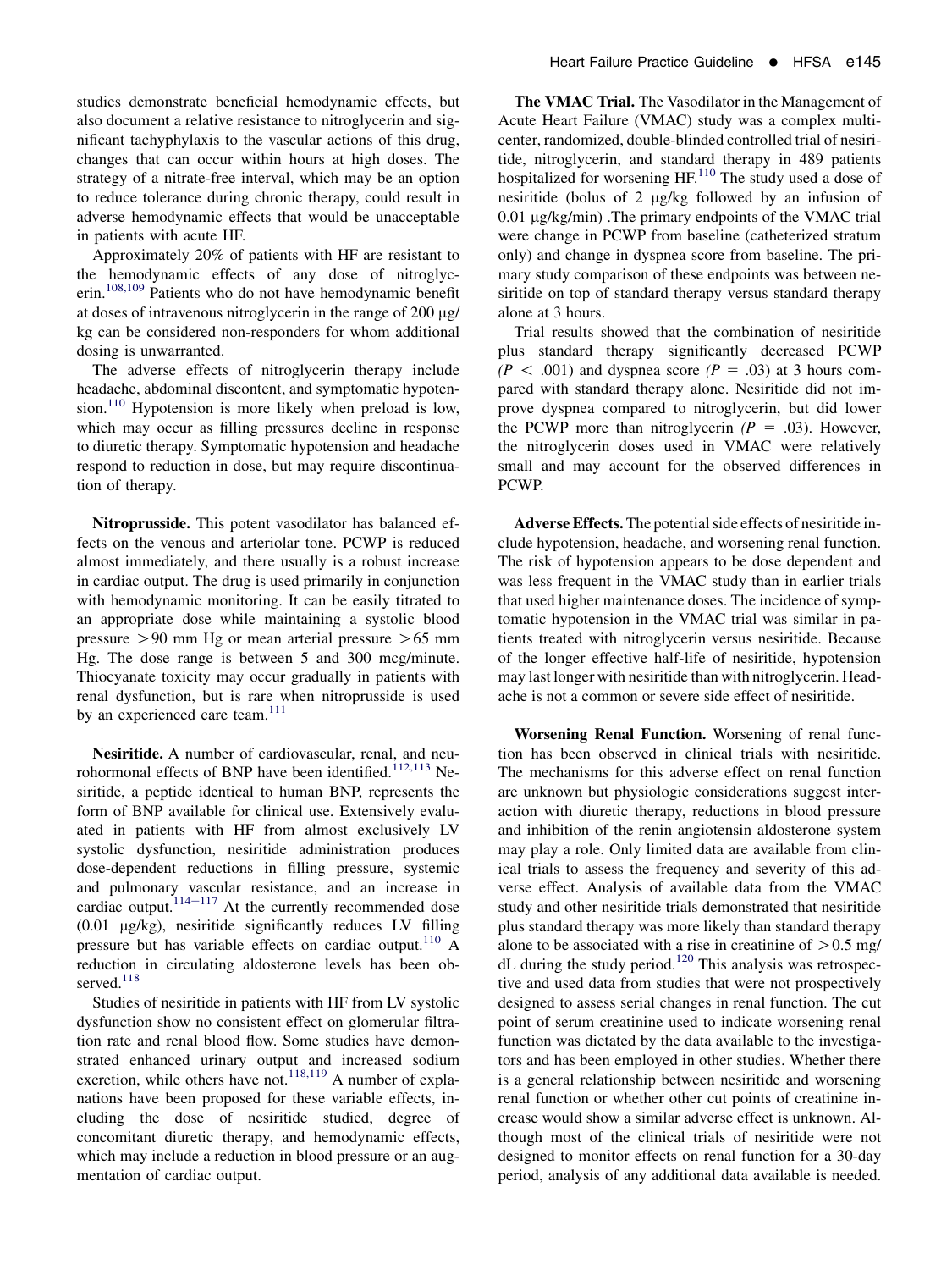The dose of nesiritide may be a significant factor related to the risk of worsening renal function. In the VMAC study worsening renal function, as defined by the 0.5 mg/dL endpoint, occurred in 21% of patients randomized to standard therapy plus nitroglycerin versus 27% in the patients ran-domized to nesiritide.<sup>[120](#page-21-0)</sup>

Whether the worsening renal function induced by nesiritide is associated with adverse outcomes in patients with ADHF is uncertain. Additional mechanistic studies are needed to better understand the effects of nesiritide on renal function, both regarding glomerular filtration rate and urinary sodium excretion, and how this may vary with diuretic use and volume status in patients with ADHF.

Outcome Data. The current guideline has specified that nesiritide may be considered for symptom relief in patients with symptomatic congestion. A recent meta-analysis has suggested that use of nesiritide in patients with ADHF is as-sociated with increased mortality.<sup>[121](#page-21-0)</sup> However, the data overall do not provide convincing evidence of an adverse effect. Similar evaluations for intravenous nitroglycerin and nitroprusside in patients with ADHF are not available. Well designed and adequately powered prospective studies are warranted to determine the effect of this drug on outcomes in patients with ADHF.

## Morphine

Morphine has been used as adjunctive therapy in acute HF for several decades. Though its beneficial mechanism of action in acute HF is unclear, it is thought to produce mild venodilation and preload reduction.<sup>[122,123](#page-21-0)</sup> Further, it may impart a beneficial effect through relief of anxiety and a diminished catecholamine response. However, prospective data supporting its use is limited. Retrospective data suggest an association between morphine use and adverse outcomes such as endotracheal intubation, intensive care unit admission and prolonged hospital length of stay.[124,125](#page-21-0) A recent Acute Decompensated Heart Failure National Registry (ADHERE) analysis suggests the use of morphine was also associated with increased in-hospital mortality.<sup>[126](#page-21-0)</sup> Much of this data is confounded by the possibility that those patients who were ''sicker'' received morphine. Prospective study is necessary to determine the risks and benefits of morphine use. If used at all in acute HF, it should be used with caution, especially in those patients with abnormal mental status and impaired respiratory drive.

## Recommendation

12.18 Intravenous vasodilators (nitroglycerin or nitroprusside) and diuretics are recommended for rapid symptom relief in patients with acute pulmonary edema or severe hypertension. (Strength of Evidence  $= C$ )

## **Background**

Diuretics remain an important treatment for acute pulmonary edema, although randomized controlled trial data to establish the best strategy for the use of these agents (eg, duration and dose of this therapy) are not available. Data from contemporary randomized controlled clinical trials demonstrating the benefit of vasodilator therapy plus standard therapy compared with standard therapy alone are also lacking. Support for the use of these agents comes from extensive clinical experience in patients admitted with this syndrome, which suggests benefit is common. In addition, one study has suggested that intravenous isosorbide dinitrate and low-dose diuretics might be more effective than highdose diuretics in patients with this condition. In this trial, 110 patients were randomized to treatment with (1) repeated high-dose boluses of intravenous isosorbide dinitrate plus a single 40-mg bolus of intravenous furosemide or (2) repeated high-dose furosemide. These regimens were administered until oxygen saturation was above 96% or mean arterial blood pressure decreased by 30% or to below 90 mm Hg. Patients randomized to repeated high doses of isosorbide dinitrate and a low-dose diuretic had a significantly lower combined risk of MI, requirement for mechanical ventilation or death than those treated primarily with a more aggressive diuretic regimen.[127](#page-21-0) Similar results were also seen in an EDbased non-randomized trial of high dose nitroglycerin in the treatment of severe decompensated HF.<sup>128</sup>

### Recommendations

- 12.19 Intravenous vasodilators (nitroprusside, nitroglycerin, or nesiritide) may be considered in patients with ADHF who have persistent severe HF despite aggressive treatment with diuretics and standard oral therapies.
	- Nitroprusside (Strength of Evidence  $=$  B)
	- $\bullet$  Nitroglycerine, Nesiritide (Strength of Evidence  $= C$ )
- 12.20 Intravenous inotropes (milrinone or dobutamine) may be considered to relieve symptoms and improve end-organ function in patients with advanced HF characterized by LV dilation, reduced LVEF, and diminished peripheral perfusion or end-organ dysfunction (low output syndrome), particularly if these patients have marginal systolic blood pressure  $\langle \, 90 \rangle$  mm Hg), have symptomatic hypotension despite adequate filling pressure, or are unresponsive to, or intolerant of, intravenous vasodilators. (Strength of Evidence  $= C$ )

These agents may be considered in similar patients with evidence of fluid overload if they respond poorly to intravenous diuretics or manifest diminished or worsening renal function. (Strength of Evidence  $= C$ )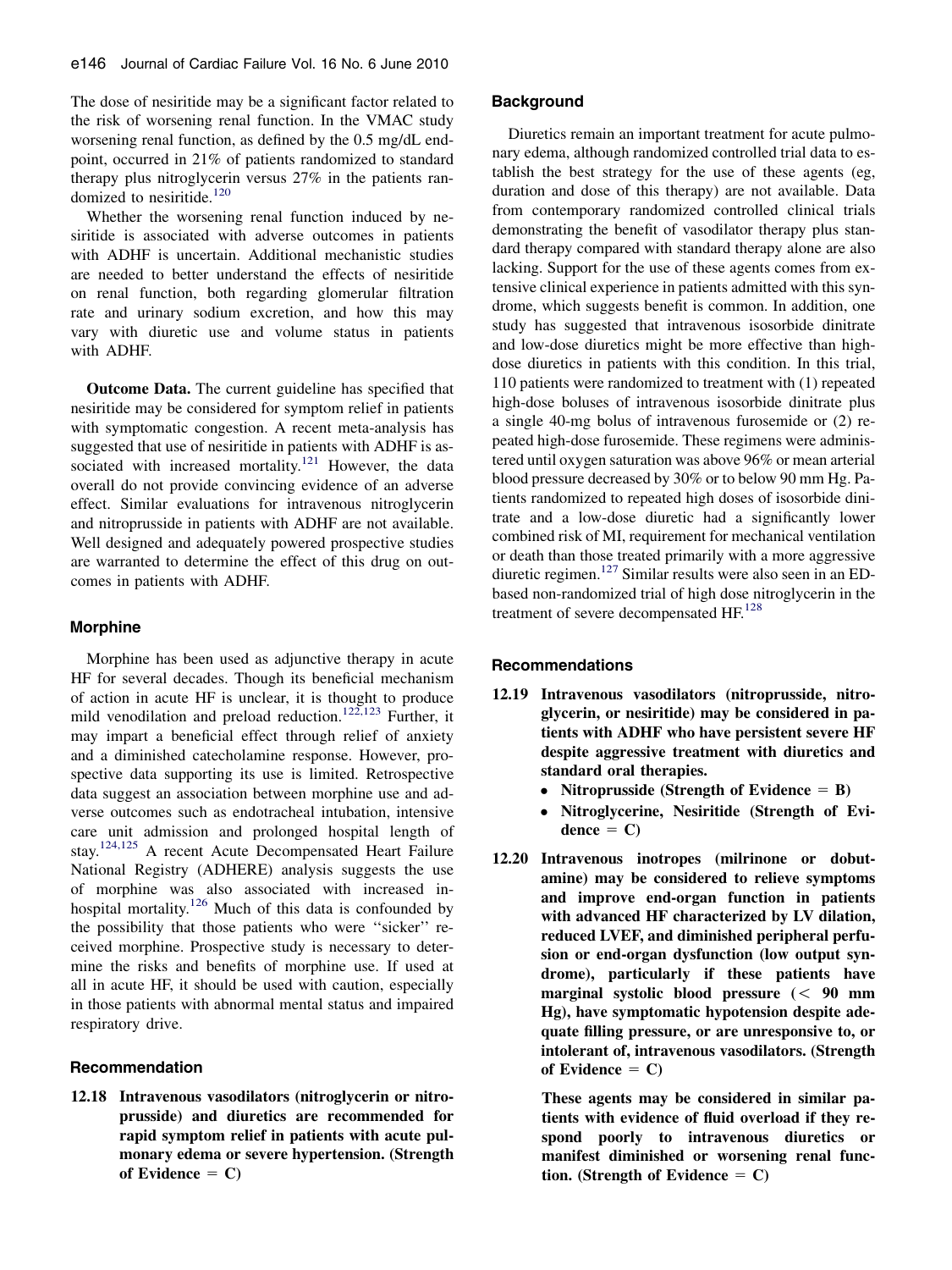When adjunctive therapy is needed in other patients with ADHF, administration of vasodilators should be considered instead of intravenous inotropes (milrinone or dobutamine). (Strength of Evidence  $= C$ )

Intravenous inotropes (milrinone or dobutamine) are not recommended unless left heart filling pressures are known to be elevated or cardiac index is severely impaired based on direct measurement or clear clinical signs. (Strength of Evidence  $= C$ )

It is recommended that administration of intravenous inotropes (milrinone or dobutamine) in the setting of ADHF be accompanied by continuous or frequent blood pressure monitoring and continuous monitoring of cardiac rhythm. (Strength of Evidence  $= C$ )

If symptomatic hypotension or worsening tachyarrhythmias develop during administration of these agents, discontinuation or dose reduction should be considered. (Strength of Evidence  $= C$ )

### **Background**

Introduction. Although they account for only a small percentage of ADHF, patients with advanced HF, which may be defined by severe LV systolic dysfunction with ventricular dilation and marked chronic clinical symptoms, represent a major therapeutic challenge.<sup>[129,130](#page-22-0)</sup> Treatment options are limited and there is little evidence from randomized trials to guide management. Marked resting hemodynamic derangements, such as reduced cardiac output and increased PCWP, are characteristic in these patients. Available clinical studies have assessed the effect of treatment almost exclusively on hemodynamic endpoints. These studies provide convincing evidence that administration of vasodilators and inotropic agents, alone or in combination, usually results in significant short-term hemodynamic improvement in most patients. Many patients with advanced HF and ADHF will have moderate to severe vasoconstriction and substantially elevated filling pressures, a hemodynamic pattern that may improve with vasodilators alone.

Intravenous inotropes (milrinone or dobutamine) may be considered to relieve symptoms and improve end-organ function in patients with advanced HF and diminished peripheral perfusion or end-organ dysfunction (low output syndrome). Inotropic therapy is often used if these patients have marginal systolic blood pressure  $(< 90$  mm Hg), have symptomatic hypotension despite adequate filling pressure, or are unresponsive to, or intolerant of, intravenous vasodilators. Patients with advanced HF and reduced blood pressure and normal or low systemic vascular resistance often will not tolerate or derive sufficient hemodynamic benefit from vasodilator therapy. Inotropic agents may be necessary to maintain circulatory function in these patients. Even patients with advanced HF may present with ''low

cardiac output'' syndrome due to volume depletion. Elevation of left heart filling pressures based on classical signs and symptoms or direct measurement should be documented prior to use of vasodilators or inotropic agents in patients with advanced HF. Vasodilators and inotropic agents may be considered in patients with advanced HF with evidence of fluid overload if they respond poorly to intravenous diuretics or manifest diminished or worsening renal function.

Administration of intravenous inotropes (milrinone or dobutamine) in the setting of ADHF and advanced HF should be accompanied by continuous or frequent blood pressure monitoring and continuous monitoring of cardiac rhythm. Discontinuation or dose reduction is often necessary if the use of vasodilators or inotropic agents is accompanied by symptomatic hypotension. Inotropic agents may promote or aggravate tachyarrhythmias and discontinuation or reduction in dose may be necessary when these side effects occur. The effects of dobutamine may wane with time (tachyphylaxis) or be negated by development of hypersensitivity myocarditis.

Data concerning the hemodynamic effects of intravenous nitroglycerin and nesiritide are reported elsewhere; this background section will focus on the use of sodium nitroprusside and inotropic agents in patients with advanced HF.

Sodium Nitroprusside. Sodium nitroprusside exerts a significant effect on both ventricular preload and afterload, resulting in both a decrease in LV filling pressures and typically an increase in LV stroke volume. After-load reduction may be of particular benefit in patients with acute HF complicated by significant mitral regurgitation, making sodium nitroprusside effective in these patients. This drug can be used to establish reversibility of pulmonary hypertension in patients being evaluated for cardiac transplantation. Sodium nitroprusside may prove useful in patients with ADHF associated with LV dysfunction and severe aortic stenosis.

Despite these favorable hemodynamic effects, sodium nitroprusside has not been widely adopted as a treatment modality for acute HF. There are a number of aspects related to the pharmacologic effects of the drug and its practical application that have limited its use in ADHF. In most centers, this drug is not administered without invasive monitoring of blood pressure and typically central hemodynamics. In the absence of HF, sodium nitroprusside has been noted to increase mortality rates when given within 48 hours of an acute  $MI^{70}$  $MI^{70}$  $MI^{70}$  One explanation for this adverse effect centers on the significant effects the drug may have on coronary blood flow. Coronary artery disease may limit the vasodilatory response to nitroprusside and thus create a circumstance of coronary steal with improved perfusion through normal vessels and reduced blood flow through diseased arteries. However, when pump dysfunction persists for greater than 48 hours after acute MI, nitroprusside may im-prove survival.<sup>[131](#page-22-0)</sup>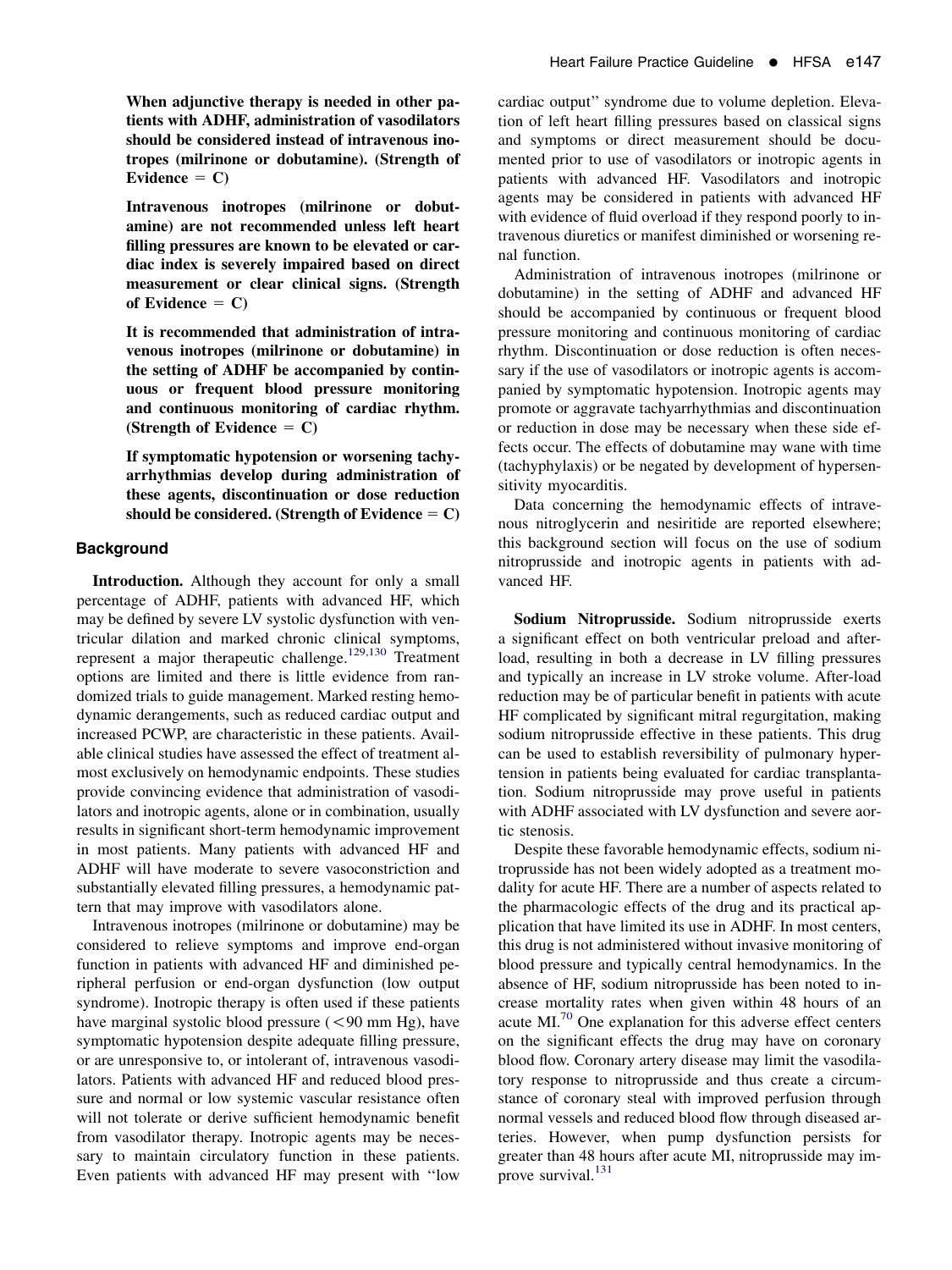Sodium nitroprusside should be initiated at a rate dose of 5-10 μg/min. Doses exceeding 400 μg/min generally do not produce added benefit and may increase the risk of thiocyanate toxicity. The drug may be titrated rapidly (up to every 5 minutes) until hemodynamic goals are reached. Caution is advised when discontinuing nitroprusside and monitoring for rebound vasoconstriction is warranted.<sup>[132](#page-22-0)</sup>

Milrinone and Dobutamine. Milrinone, often termed an inodilator, causes, in the short term, increased myocardial contractility and decreased systemic and pulmonary vascular tone.<sup>[133](#page-22-0)</sup> Heart rate typically is augmented to a lesser degree with milrinone than dobutamine, but both drugs may cause unwanted tachycardia. Milrinone typically produces significant vasodilation of the pulmonary arterial system, which may be important in supporting patients with marked pulmonary hypertension and poor cardiac output. Milrinone administration may demonstrate that increased pulmonary resistance is reversible,  $^{134}$  $^{134}$  $^{134}$  an important observation in patients being considered for cardiac transplantation. Because dobutamine does not act as a direct pulmonary vasodilator, it typically has little effect on pulmonary vascular resistance. There is always concern that inotropic agents may increase myocardial oxygen consumption. In a small study of 10 patients, the use of milrinone was not associated with increased myocardial oxygen consumption from baseline.<sup>[135](#page-22-0)</sup>

In contrast to dobutamine, the hemodynamic effects of milrinone are not mediated by stimulation of beta receptors. Thus the pharmacologic actions of milrinone do not appear to be diminished to the same extent as those of dobutamine by concomitant administration of beta blocking drugs. To avoid discontinuation of beta blockade, some clinicians use this agent for hemodynamic support of patients who are hospitalized with worsening HF while on beta blocker therapy. In patients with advanced dilated cardiomyopathy, the positive inotropic effects of dobutamine or milrinone may be highly variable and it is critical to titrate doses to desired clinical and hemodynamic effect.

Dosing. Bolus administration of milrinone definitely produces rapid hemodynamic improvement, but is associated with increased risk of symptomatic hypotension. Symptomatic hypotension occurred in more than 10% of patients in the milrinone arm of the Outcomes of a Prospective Trial of Intravenous Milrinone for Exacerbations of Chronic Heart Failure (OPTIME-CHF), even though the initial dose was 0.5  $\mu$ g/kg/min without a bolus.<sup>[50](#page-19-0)</sup> However, recent work has shown that by 2 hours, the hemodynamic improvement from this infusion rate is similar with or without a loading dose.[136](#page-22-0) An increase of approximately 50% in cardiac index occurs during this brief period. Initial doses of 0.1 mg/kg/min and final doses of 0.2 to 0.3 mg/kg/min should be considered, as they appear to be associated with symptomatic improvement and may be better tolerated, but the recommended dose range goes up to  $0.75 \mu g/kg/min$ .

Risks of Inotropic Agents. Data from at least 2 studies confirm that there is no rationale for the use of inotropic agents in the great majority of patients admitted with acute HF with congestion who are not in a low output state.<sup>[2,37](#page-18-0)</sup> No clinical benefits and evidence of adverse effects were found from the administration of milrinone in the OPTIME-CHF study. In addition, results from an observational analysis of the patients enrolled in the ADHERE registry suggest that this class of drugs is associated with an adverse effect on mortality among patients currently hospitalized with acute HF, the great majority of whom have el-evated or normal blood pressure and congestion.<sup>[65,137](#page-20-0)</sup>

Acute HF appears to represent a period during which the myocardium is at risk of additional damage, especially in patients with advanced HF, who are more likely to be treated with inotropic support. In this setting, there is concern that inotropic agents may: (1) increase heart rate, (2) adversely affect coronary flow to ischemic segments, (3) augment myocardial oxygen consumption, and (4) produce symptom relief with less reduction in filling pressure. These factors may all contribute to loss of additional cardiomyocytes and promote progressive HF.

Consideration of the OPTIME-CHF trial may further illustrate the limitations of inotropic therapy in broad populations of patients with ADHF. This study was a randomized, controlled, double-blind trial that tested the potential benefit of inotropic agents in patients admitted with ADHF and systolic dysfunction, but without "low-output syndrome" $-a$ population not usually considered for inotropic therapy. A total of 949 patients were randomized to a 48-hour infusion of milrinone  $(0.5 \mu g/kg/min)$  or placebo within 48 hours of admission. Patients were excluded if, in the opinion of the investigator, they had an absolute requirement for inotropic therapy. Also excluded were those with a history of poor rate control of atrial fibrillation, a history of ventricular arrhythmia, or myocardial ischemia in the past 3 months. The primary end point of the study was rehospitalization for a cardiovascular cause within 60 days.

OPTIME-CHF demonstrated that the median number of days patients were hospitalized for cardiovascular causes did not differ significantly between patients given milrinone and those given placebo. Milrinone therapy showed early treatment failure and was associated with a nonsignificant higher number of deaths in hospital and within 60 days. The use of milrinone resulted in significantly higher incidence of new atrial arrhythmias and of sustained systolic BP of  $<80$  for 30 minutes, requiring intervention. The study authors concluded that milrinone therapy was not indicated for routine use as an adjunct to standard therapy in patients with an exacerbation of HF.<sup>[138](#page-22-0)</sup>

Potential Role for Inotropic Therapy. Careful patient selection is required to achieve a favorable risk-benefit ratio for inotropic therapy. Although ongoing clinical studies strongly suggest that inotropic therapy is not effective in broad populations of patients with ADHF, there are instances in which these drugs are necessary to maintain cardiac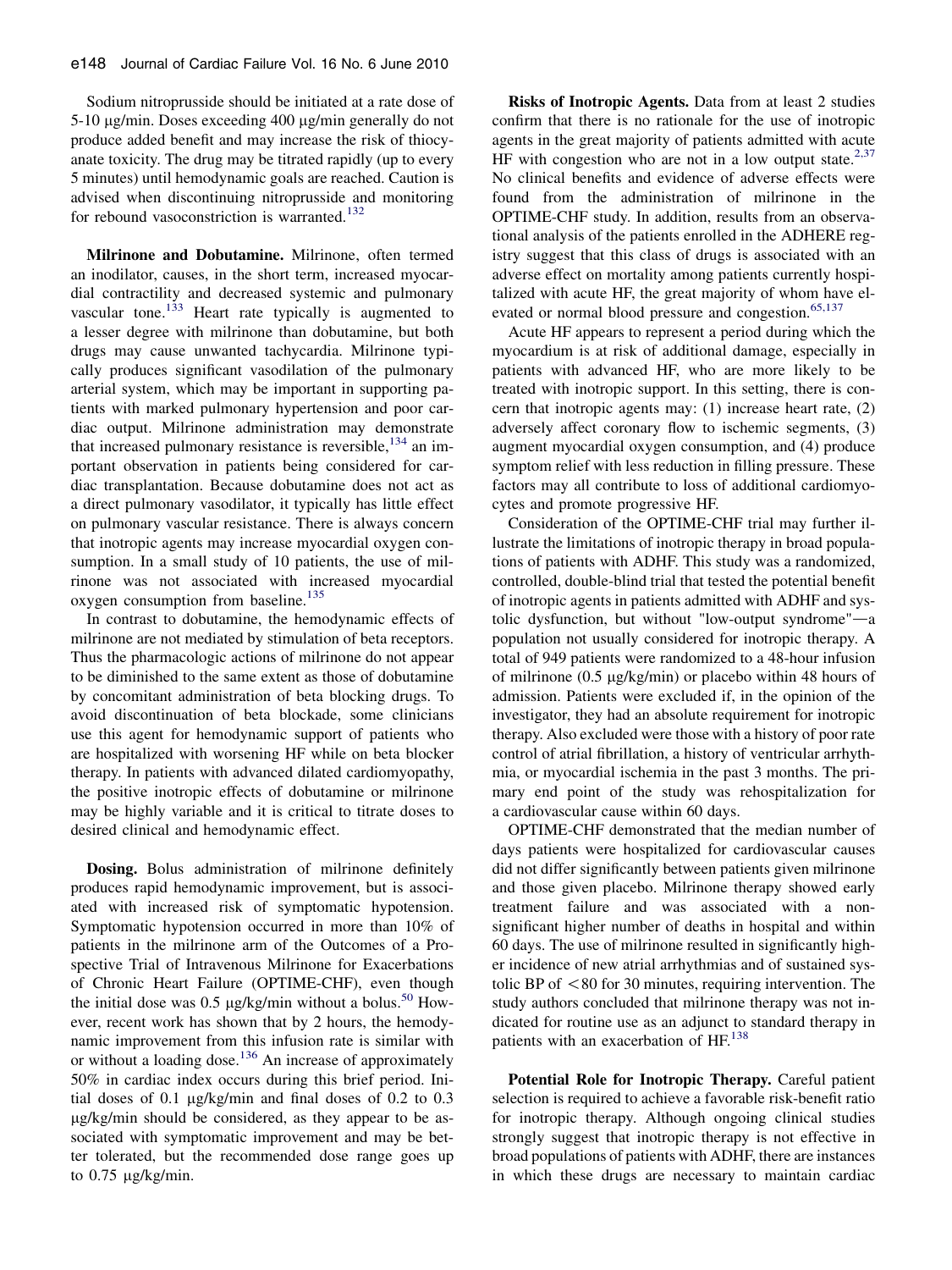output and may be more effective in the short-term for this purpose than vasodilators. Inotropic drugs may be considered in the highly selected patients described in recommendation 12.20. These patients often present with hypotension and may face an increased risk of further hypotension from vasodilator agents. Clinical experience indicates that patients with ''low cardiac output'' syndrome and reduced renal function may respond to inotropic support with diuresis and improved renal function. Patients presenting with cardiogenic shock may need inotropes to maintain the minimal cardiac output necessary for survival. In these cases, inotropes can be a ''bridge'' to more definitive therapy, such as revascularization, cardiac transplantation, or mechanical circulatory support. The use of inotropic agents as palliative care in patients who are not candidates for more definitive therapy recognizes that improvement in quality of life and clinical status may be all that is possible in certain patients and may be achieved at the expense of increased mortality during therapy. However, morbidity, such as non-related infection from central venous catheters used to administer the drugs, should also be considered.

## Hemodynamic Monitoring

## Recommendations

- 12.21 The routine use of invasive hemodynamic monitoring in patients with ADHF is not recommended. (Strength of Evidence  $= A$ )
- 12.22 Invasive hemodynamic monitoring should be considered in a patient:
	- who is refractory to initial therapy,
	- whose volume status and cardiac filling pressures are unclear,
	- who has clinically significant hypotension (typically SBP  $< 80$  mm Hg) or worsening renal function during therapy, or
	- who is being considered for cardiac transplant and needs assessment of degree and reversibility of pulmonary hypertension, or
	- in whom documentation of an adequate hemodynamic response to the inotropic agent is necessary when chronic outpatient infusion is being considered. (Strength of Evidence  $= C$ )

### **Background**

Treating symptoms and improving the hemodynamic profile of patients admitted with HF generally can be guided by skilled clinical assessment and laboratory evaluation. Direct hemodynamic monitoring by right heart catheterization has been advocated in the management of hospitalized patients with advanced HF to (1) guide therapy by permitting direct tracking of filling pressures and systemic vascular resistance until certain specific hemodynamic goals are reached and (2) assist in understanding volume status and tissue perfusion by direct determination of the extent and type of hemodynamic abnormalities present. $139$ 

The first concept, that treatment to a specific hemodynamic goal through the use of invasive hemodynamic monitoring may be of value in patients admitted with advanced HF, has been evaluated recently in the Evaluation Study of Congestive Heart Failure and Pulmonary Artery Catheterization Effectiveness (ESCAPE) trial. $140$  Hemodynamically guided therapy did not increase the number of days alive and out of hospital over the course of 6 months compared with standard management alone.<sup>[141](#page-22-0)</sup>

Given the neutral results of ESCAPE, it is reasonable to ask whether or not there are patients admitted with ADHF who still need invasive hemodynamic monitoring. Patients with a clear clinical need for right heart catheterization were excluded from ESCAPE. Examples would include patients with cardiogenic shock. Uncertainty concerning the hemodynamic state of individual patients following careful clinical evaluation and initial therapy remains a reasonable indication for direct determination of hemodynamics. Invasive monitoring may benefit patients who are hypotensive, fail to respond to diuretic therapy, or have worsening renal function but unknown filling pressures and cardiac output. The need for invasive hemodynamics often becomes apparent as treatment progresses.

Clinical estimation or measurement of right atrial pressure usually correlates with left-sided filling pressures both at a single time point and during changes induced by medications. However, pulmonary disease or disproportionate right HF may alter this relationship. Right heart catheterization can assess LV filling pressures as long as accurate PCWP tracings can be obtained and there is no significant stenosis of the pulmonary veins or mitral valve. Complications associated with use of intra-cardiac catheters include ventricular arrhythmias and line-related infection. Incorrect interpretation of hemodynamic data or overtreatment based on data may also lead to adverse outcomes.<sup>[142,143](#page-22-0)</sup>

## Precipitating Factors

### Recommendation

12.23 It is recommended that patients admitted with ADHF undergo evaluation for the following precipitating factors: atrial fibrillation or other arrhythmias (eg, atrial flutter, other supraventricular tachycardia or ventricular tachycardia), exacerbation of hypertension, myocardial ischemia/infarction, exacerbation of pulmonary congestion, anemia, thyroid disease, significant drug interactions, and other less common factors. (Strength of Evidence  $= C$ )

### **Background**

A number of precipitating factors (see [Table 12.6\)](#page-16-0) may worsen cardiac function and volume status, resulting in an episode of ADHF. Proper detection and treatment of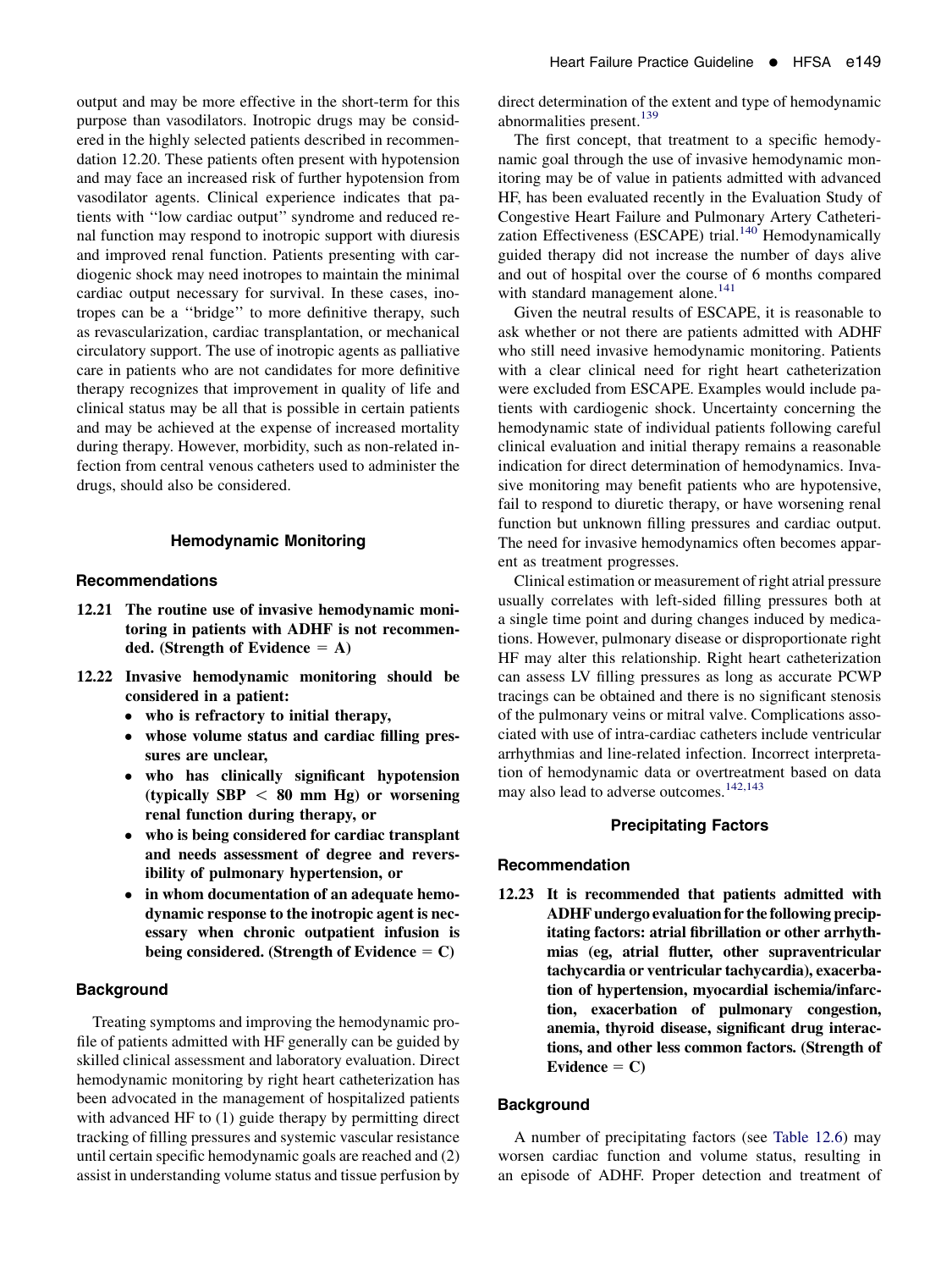<span id="page-16-0"></span>

| Table 12.6. Common and Uncommon Precipitating Factors |  |
|-------------------------------------------------------|--|
| Associated With Hospitalization for ADHF              |  |

| Dietary and medication related causes                                                  |
|----------------------------------------------------------------------------------------|
| Dietary indiscretion - excessive salt or water intake                                  |
| Nonadherence to medications                                                            |
| latrogenic volume expansion                                                            |
| Progressive cardiac dysfunction                                                        |
| Progression of underlying cardiac dysfunction                                          |
| Physical, emotional, and environmental stress                                          |
| Cardiac toxins: alcohol, cocaine, chemotherapy                                         |
| Right ventricular pacing                                                               |
| Cardiac causes not primarily myocardial in origin                                      |
| Cardiac arrhythmias: atrial fibrillation with a rapid ventricular response,            |
| ventricular tachycardia, marked bradycardia, and conduction                            |
| abnormalities                                                                          |
| Uncontrolled hypertension                                                              |
| Myocardial ischemia or infarction                                                      |
| Valvular disease: progressive mitral regurgitation                                     |
| Non-cardiac causes                                                                     |
| Pulmonary disease - pulmonary embolus, COPD                                            |
| Anemia, from bleeding or relative lack of erythropoietin or bone marrow<br>suppression |
| Systemic infection; especially pulmonary infection, urinary tract                      |
| infection, viral illness                                                               |
| Thyroid disorders                                                                      |
| Adverse cardiovascular effects of medications                                          |
| Cardiac depressant medications                                                         |
| Nondihydropyridine calcium antagonists                                                 |
| Type la and Ic antiarrhythmic agents                                                   |
| Sodium retaining medications                                                           |
| Steroids                                                                               |
| Nonsteroidal anti-inflammatory drugs, COX-2 inhibitors,                                |
| thiazolidinediones, pregabalin                                                         |
|                                                                                        |
|                                                                                        |

precipitating factors is an important part of the management of ADHF and a key to preventing recurrent episodes.

Process of Care and Adherence Issues. A number of factors not directly related to the circulatory pathophysiology of HF often contribute in a substantial way to hospitalization for ADHF. These precipitating factors are the target of disease management programs which are a critical factor in limiting recurrent admission for HF in many patients.

Dietary Indiscretion. Excessive sodium intake is a well recognized precipitating factor for admission for ADHF. Less well understood is the role of excessive water intake. A careful review of the patient's dietary history is a critical part of the assessment of patients admitted with ADHF.

Medication Nonadherence. Lack of access to medication for financial reasons or from access to care problems is a major cause of nonadherence which may be addressed during hospital admission.

Latrogenic Volume Overload. ADHF may be precipitated by inappropriate administration of fluid related to surgical or other procedures. Volume status may be difficult to assess in certain clinical conditions (eg, pulmonary infection) and inaccurate assessment of volume status may yield to unwarranted volume replacement. Patients with chronic HF and symptomatic hypotension do not require fluid resuscitation, and those with mild orthostatic hypotension may improve with liberalization of oral fluid intake.

Progressive Cardiac Dysfunction. Progression of underlying cardiac dysfunction with ventricular remodeling is an important cause of ADHF and if present will necessitate changes in chronic therapy. Progressive cardiac dysfunction is not always a consequence of worsening underlying disease, but may reflect adverse concomitant problems, such as pneumonia, uncontrolled diabetes, alcohol withdrawal, or cocaine use.

Atrial Fibrillation. The onset of atrial fibrillation is accompanied by the loss of coordinated atrial contraction, which may have detrimental hemodynamic effects. Uncontrolled atrial fibrillation with rapid heart rate is particularly troublesome to patients with HF. Ventricular filling may be compromised further, myocardial oxygenation adversely affected and myocardial contractility diminished. Atrial flutter or tachycardia with a 2:1 AV block may masquerade as or be mistaken for sinus tachycardia.

Uncontrolled Hypertension. Uncontrolled hypertension is a very common finding in patients admitted with ADHF. Data from the ADHERE registry indicate that approximately 50% of patients admitted with this syndrome have blood pressure  $> 140/90$  mm Hg.<sup>[2](#page-18-0)</sup> Hospitalization for ADHF provides another opportunity to add medication aimed at improving long-term control of hypertension. However, excessive dosing of antihypertensive medication during concomitant diuresis may result in symptomatic orthostasis.

Myocardial Ischemia/Infarction. The occurrence of myocardial ischemia and infarction are significant, potentially treatable precipitants of acute exacerbation of HF. Use of coronary angiography and noninvasive imaging to determine the presence and extent of myocardial ischemia is important in the evaluation of patients with acute as well as chronic HF. Patients with HF complicating acute coronary syndrome often require rapid coronary angiography and intervention in the catheterization laboratory. Considerations that determine the diagnostic approach toward ischemic heart disease are often similar in patients with acute and chronic HF (see Section 13).

Other Precipitants of Acute HF. A number of other factors, many of which are preventable or avoidable, may be primary or secondary causes of hospital admission for HF.

Right Ventricular (RV) Pacing. If the underlying heart rate slows over time in response to beta blockers or for other reasons, patients with RV pacemakers may pace more frequently. In some patients, the increase in RV pacing may lead to myocardial dysfunction, presumably from the dyssynchrony produced by the pacing.<sup>[144](#page-22-0)</sup>

Pulmonary Disease. Even minor congestion may be poorly tolerated in the presence of chronic obstructive pulmonary disease (COPD) because volume expansion easily impairs the already limited pulmonary function in these patients. Both HF and COPD increase the risk of pulmonary infections, which can cause ADHF. Sleep disordered breathing may exacerbate HF through adverse hemodynamic changes, hypoxia and fluid retention.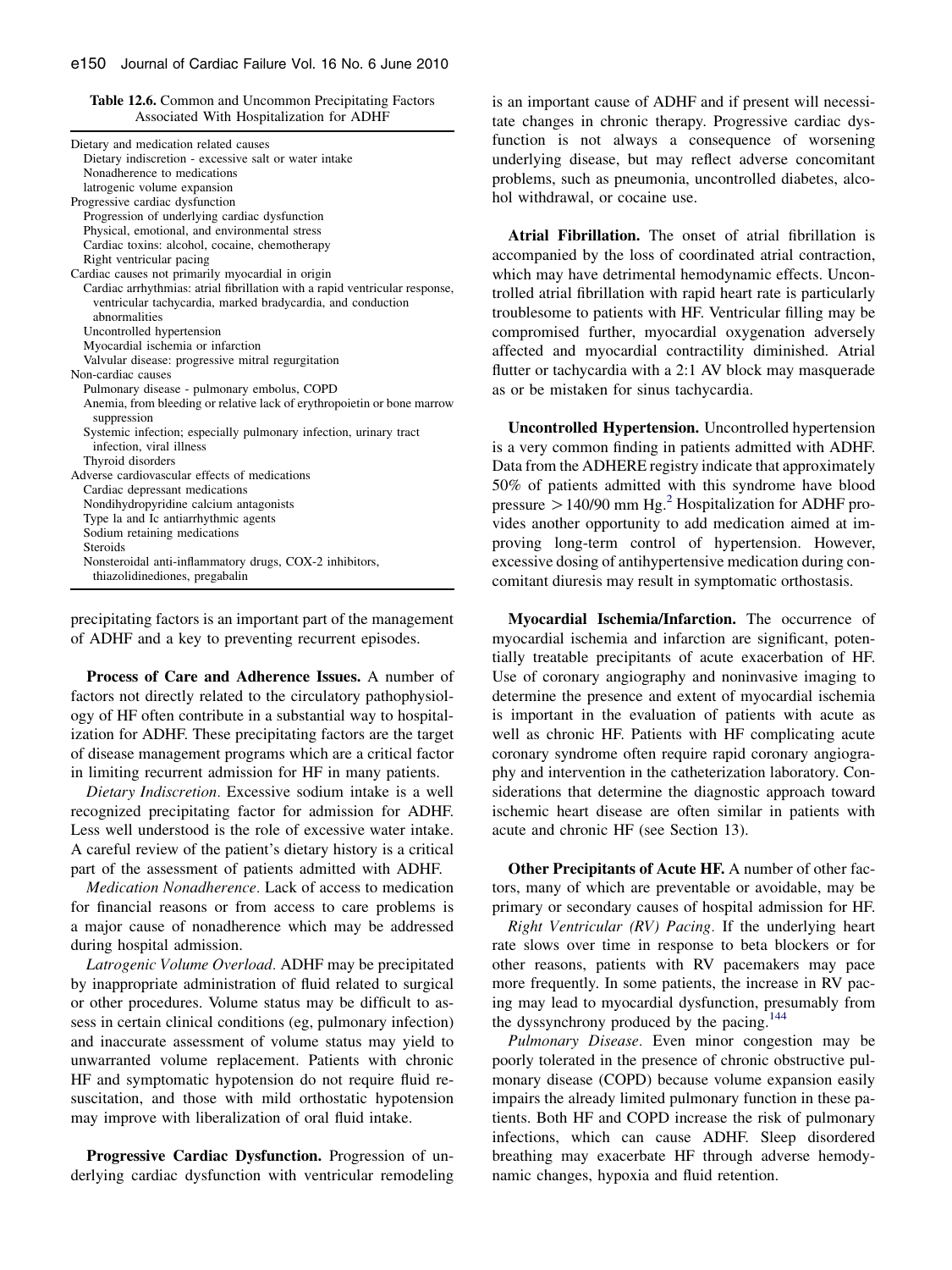Anemia. The presence of anemia has been associated with increased risk of admission for ADHF. The reduction in hemoglobin may be profound in cases where bleeding, especially gastrointestinal, is a cause, or end-stage renal disease is the principal mechanism.

Thyroid Diseases. Hypo- or hyperthyroidism may exacerbate the signs and symptoms of HF. Up to 20% of patients hospitalized for ADHF are already being treated for thyroid disease. Therefore, evaluation of patients' thyroid therapy is recommended. For patients taking amiodarone, worsening HF with emergence of tachyarrhythmias may be due to amiodarone-induced thyrotoxicosis.

Noncardiac Medications. A number of medications, both cardiac and noncardiac, can precipitate or contribute to an episode of worsening HF. Medications for diabetes, including pioglitazone or rosiglitazone, may lead to peripheral edema, which can be associated with adverse clinical and hemodynamic effects. Similar effects are seen with pregabalin, which is frequently used to treat diabetic neuropathy.<sup>[146](#page-22-0)</sup> Nonsteroidal anti-inflammatory drugs and COX-2 inhibitors can promote sodium and fluid retention, interfere with the pharmacologic mechanism of ACE inhibitors, worsen renal function, and decrease the effectiveness of loop diuretics. Tricyclic antidepressants, whether used to treat depression or neuropathy, may cause cardiac conduction delays and increase the risk for ventricular arrhythmia. Theophylline and beta agonist bronchodilators may exacerbate HF by inducing tachyarrhythmias, including atrial fibrillation and flutter and ventricular arrhythmias. Over-the-counter drugs containing pseudoephedrine can aggravate hypertension, worsen HF by enhancing the activation of the sympathetic nervous system, and predispose to arrhythmias. Certain calcium antagonists and anti-arrhythmics may impair cardiac function and result in worsening HF.

### Recommendation

12.24 It is recommended that every effort be made to use the hospital stay for assessment and improvement of patient adherence via patient and family education and social support services (see Section 8). (Strength of Evidence  $=$  B)

### Background

Hospital admission provides the opportunity to educate patients concerning their HF and to reinforce both pharmacologic and non-pharmacologic approaches to management. Education in the hospital should be focused, because retention may be limited. Particular attention should be paid to the basic facts of HF, monitoring of fluid status, and medications. Identifying patients with limited social and family support before discharge may promote the development of a support system. Establishing support systems for patients with financial constraints is critical to their ability to obtain prescribed medications and access follow-up care. In a randomized, controlled trial of 233 hospitalized HF patients, a 1-hour pre-discharge teaching

session directed by a nurse educator improved clinical out-comes and reduced cost of care.<sup>[64](#page-20-0)</sup>

## Hospital Discharge

#### Recommendation

12.25 It is recommended that criteria in Table 12.7 be met before a patient with HF is discharged from the hospital. (Strength of Evidence  $= C$ )

> In patients with advanced HF or recurrent admissions for HF, additional criteria listed in Table 12.7 should be considered. (Strength of Evidence  $= C$ )

### **Background**

Criteria for determining the optimal length of stay for individual patients admitted with ADHF remains to be established by rigorous clinical studies. Care must be taken to avoid premature discharge of patients with decompensated HF. The discharge criteria recommended here balance the need for adequate symptom relief and acceptably low readmission rates against the need for economical care.

Timing of discharge is further complicated by the fact that assessment of volume status can be difficult. As a result, patients with persistent volume overload are sometimes released prematurely. Patients who require several days of intravenous

Table 12.7. Discharge Criteria for Patients With HF

| Recommended for all HF patients   | • Exacerbating factors addressed.                             |
|-----------------------------------|---------------------------------------------------------------|
|                                   | • Near optimal volume status                                  |
|                                   | observed.                                                     |
|                                   | • Transition from intravenous to                              |
|                                   | oral diuretic successfully com-                               |
|                                   | pleted.<br>• Patient and family education                     |
|                                   | completed, including clear                                    |
|                                   | discharge instructions                                        |
|                                   | • LVEF documented                                             |
|                                   | • Smoking cessation counseling                                |
|                                   | initiated                                                     |
|                                   | • Near optimal pharmacologic                                  |
|                                   | therapy achieved, including                                   |
|                                   | ACE inhibitor and beta blocker                                |
|                                   | (for patients with reduced                                    |
|                                   | LVEF), or intolerance docu-                                   |
|                                   | mented (Sections 7 and 11)                                    |
|                                   | • Follow-up clinic visit scheduled,<br>usually for 7-10 days  |
| Should be considered for patients | • Oral medication regimen stable                              |
| with advanced HF or recurrent     | for 24 hours                                                  |
| admissions for HF                 | • No intravenous vasodilator or                               |
|                                   | inotropic agent for 24 hours                                  |
|                                   | • Ambulation before discharge to                              |
|                                   | assess functional capacity after                              |
|                                   | therapy                                                       |
|                                   | • Plans for postdischarge                                     |
|                                   | management (scale present in                                  |
|                                   | home, visiting nurse or tele-                                 |
|                                   | phone follow up generally no<br>longer than 3 days after dis- |
|                                   | charge)                                                       |
|                                   | • Referral for disease                                        |
|                                   | management, if available                                      |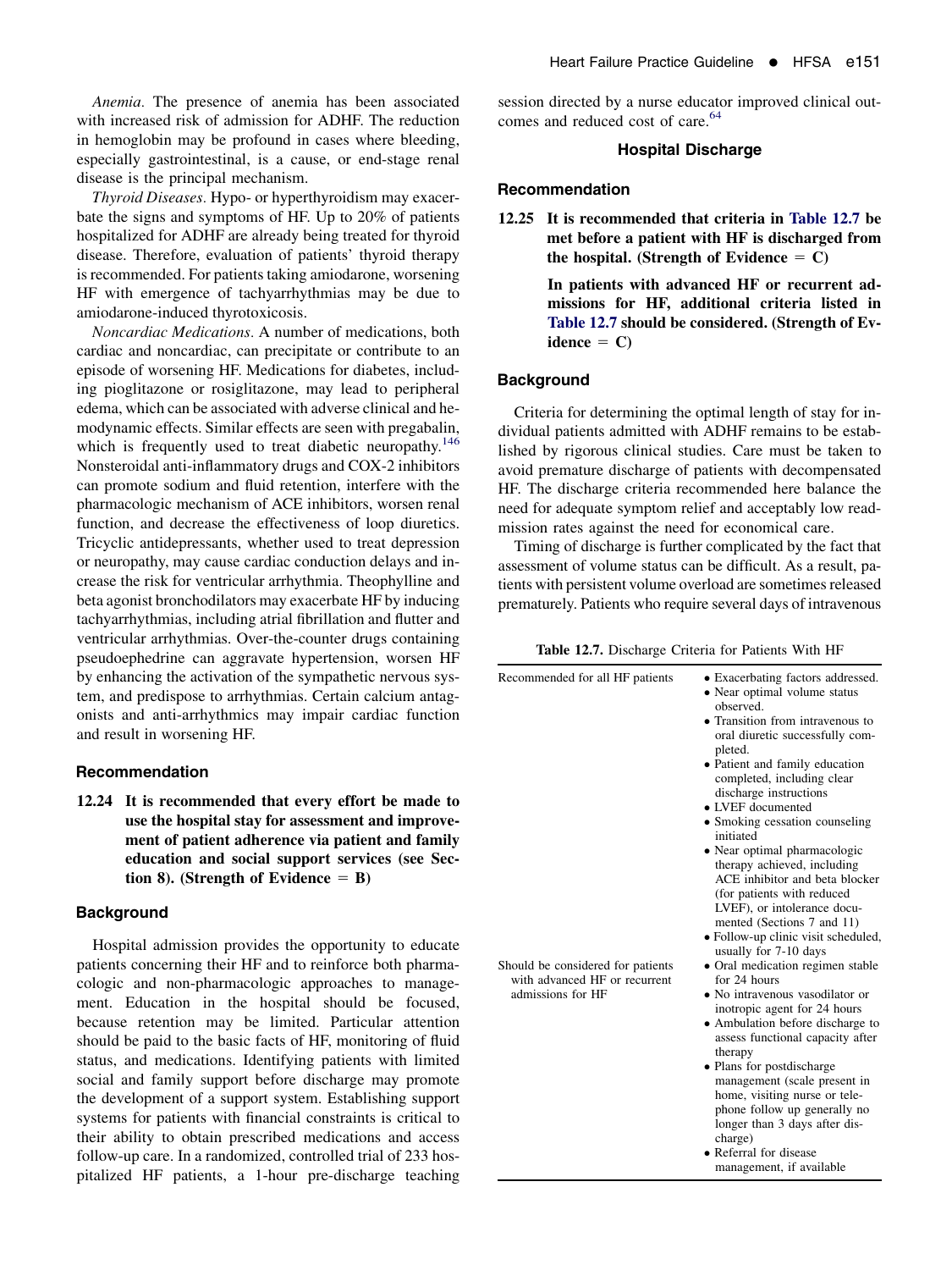<span id="page-18-0"></span>medications need a period of observation free of such support before discharge. In most cases, stability for 24 hours after discontinuation of intravenous therapy is sufficient to assess the likelihood that the patient will continue symptomatic improvement on oral medications alone. Meeting all criteria for discharge should be more stringently enforced in patients with advanced HF, especially the elderly, because they are at highest risk for readmission. Observation for a period of 24 hours after discontinuation of vasoactive or inotropic support is ideal, but shorter periods may suffice for patients whose symptoms have significantly improved and who tolerate weaning of intravenous support well.

Patients likely to need home care should have these plans developed and implemented before discharge. The hospital setting generally provides more resources for establishing this type of care plan than are available in outpatient settings.

### Recommendation

- 12.26 Discharge planning is recommended as part of the management of patients with ADHF. Discharge planning should address the following issues:
	- Details regarding medication, dietary sodium restriction, and recommended activity level
	- Follow-up by phone or clinic visit early after discharge to reassess volume status
	- Medication and dietary adherence
	- Alcohol moderation and smoking cessation
	- Monitoring of body weight, electrolytes and renal function
	- Consideration of referral for formal disease management. (Strength of Evidence  $= C$ )

### Background

The risk of readmission is highest just after hospitalization. Careful monitoring of patients soon after discharge may be useful in limiting the likelihood of readmission. Some patients have a tendency to become rapidly congested following discharge. Follow-up soon after discharge, either by phone or clinic visit, provides the opportunity to rapidly reevaluate the patient's volume status and to modify therapy to maintain control of congestion. It may be difficult to discharge patients on the dose of diuretic they probably need to maintain a euvolemic state after discharge when they have experienced a significant loss of fluid and have been maintained on a low sodium diet while in the hospital.

#### **References**

- 1. U.S. Department of Health and Human Services. Health Care Finance Organization. MEDPAR Inpatient Hospital Datafile, Fiscal Year 1998. Washington DC: Bureau of Data Management and Strategy; 1999. June Update.
- 2. Adams KF Jr, Fonarow GC, Emerman CL, LeJemtel TH, Costanzo MR, Abraham WT, et al. Characteristics and outcomes of patients hospitalized for heart failure in the United States: rationale,

design, and preliminary observations from the first 100,000 cases in the Acute Decompensated Heart Failure National Registry (AD-HERE). Am Heart J 2005;149:209-16.

- 3. Fonarow GC, Adams KF Jr, Abraham WT, Yancy CW, Boscardin WJ. Risk stratification for in-hospital mortality in acutely decompensated heart failure: classification and regression tree analysis. JAMA 2005:293:572-80.
- 4. Krumholz HM, Parent EM, Tu N, Vaccarino V, Wang Y, Radford MJ, et al. Readmission after hospitalization for congestive heart failure among Medicare beneficiaries. Arch Intern Med 1997; 157:99-104.
- 5. American Heart Association. Heart disease and stroke statistics-2004 update. Dallas TX: American Heart Association; 2004.
- 6. Blackledge HM, Tomlinson J, Squire IB. Prognosis for patients newly admitted to hospital with heart failure: survival trends in 12 220 index admissions in Leicestershire 1993-2001. Heart  $2003;89:615-20$ .
- 7. Felker GM, Adams KF Jr, Konstam MA, O'Connor CM, Gheorghiade M. The problem of decompensated heart failure: nomenclature, classification, and risk stratification. Am Heart J 2003; 145(Suppl):S18-25.
- 8. Baig MK, Mahon N, McKenna WJ, Caforio AL, Bonow RO, Francis GS, et al. The pathophysiology of advanced heart failure. Am Heart J 1998;135:S216-30.
- 9. LeJemtel TH, Padeletti Jelic S. Diagnostic and therapeutic challenges in patients with coexistent chronic obstructive pulmonary disease and chronic heart failure. J Am Coll Cardiol 2007;49:171-80.
- 10. Maisel AS, McCullough PA. Cardiac natriuretic peptides:a proteomic window to cardiac function and clinical management. Rev Cardiovasc Med  $2003$ ;(Suppl 4):S3-12.
- 11. Maisel AS, Krishnaswamy P, Nowak RM, McCord J, Hollander JE, Due P, et al. Rapid measurement of B-type natriuretic peptide in the emergency diagnosis of heart failure. N Engl J Med  $2002;347:161-7$ .
- 12. Baughman KL. B-type natriuretic peptide-a window to the heart. N Engl J Med 2002;347:158-9.
- 13. Maisel AS, McCord J, Nowak RM, Hollander JE, Wu AH, Due P, et al. Bedside B-type natriuretic peptide in the emergency diagnosis of heart failure with reduced or preserved ejection fraction. Results from the Breathing Not Properly Multinational Study. J Am Coll Cardiol 2003;41:2010-7.
- 14. Maisel AS, Clopton P, Krishnaswamy P, Nowak RM, McCord J, Hollander JE, et al. Impact of age, race, and sex on the ability of B- type natriuretic peptide to aid in the emergency diagnosis of heart failure: results from the Breathing Not Properly (BNP) multinational study. Am Heart J 2004;147(107):8-84.
- 15. Redfield MM, Rodeheffer RJ, Jacobsen SJ, Mahoney DW, Bailey KR, Burnett JC Jr. Plasma brain natriuretic peptide concentration: impact of age and gender. J Am Coll Cardiol 2002;40:976-82.
- 16. Januzzi JL Jr, Camargo CA, Anwaruddin S, Baggish AL, Chen AA, Krauser DG, et al. The N-terminal Pro-BNP investigation of dyspnea in the emergency department (PRIDE) study. Am J Cardiol 2005;95:  $948 - 54.$
- 17. Januzzi JL, van Kimmenade R, Lainchbury J, Bayes-Genis A, Ordonez-Lianos J, Santalo-Bel M, et al. NT-proBNP testing for diagnosis and short-term prognosis in acute destabilized heart failure: an international pooled analysis of 1256 patients: the International Collaborative of NT-proBNP Study. Eur Heart J 2006;27:330-7.
- 18. Januzzi JL, chen-Tournoux AA, Moe G. Amino-terminal pro-Btype natriuretic peptide testing for the diagnosis or exclusion of heart failure in patients with acute symptoms. Am J Cardiol  $2008:101:29-38.$
- 19. Forfia PR, Watkins SP, Rame JE, Stewart KJ, Shapiro EP. Relationship between B-type natriuretic peptides and pulmonary capillary wedge pressure in the intensive care unit. J Am Coll Cardiol 2005;  $45:1667 - 71.$
- 20. Kazanegra R, Cheng V, Garcia A, Krishnaswamy P, Gardetto N, Clopton P, et al. A rapid test for B-type natriuretic peptide correlates with falling wedge pressures in patients treated for decompensated heart failure: a pilot study. J Card Fail 2001;7:21-9.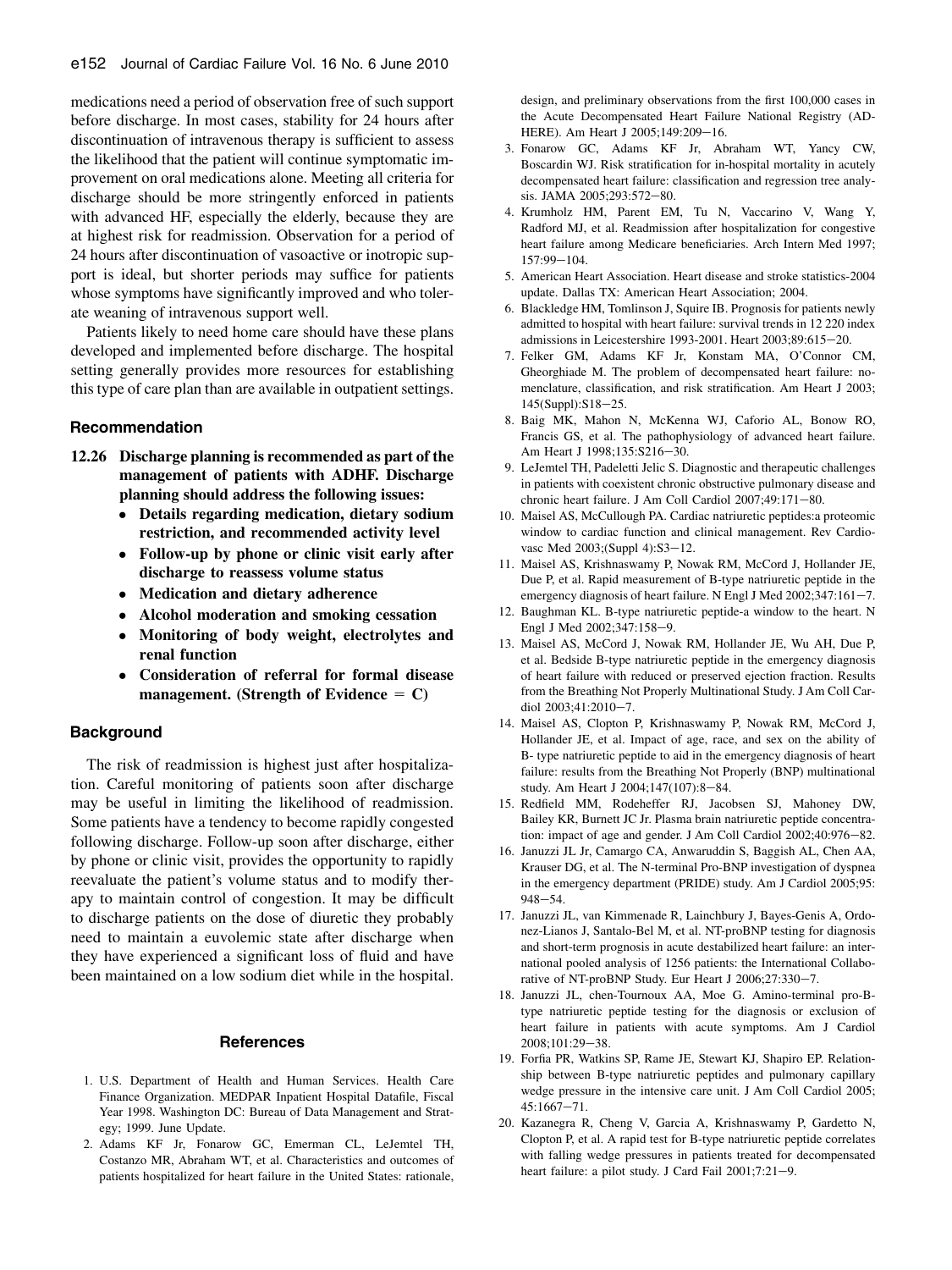- <span id="page-19-0"></span>21. Cheng V, Kazanagra R, Garcia A, Lenert L, Krishnaswamy P, Gardetto N, et al. A rapid bedside test for B-type peptide predicts treatment outcomes in patients admitted for decompensated heart failure: a pilot study. J Am Coll Cardiol  $2001;37:386-91$ .
- 22. Logeart D, Thabut G, Jourdain P, Chavelas C, Beyne P, Beauvais F, et al. Predischarge B-type natriuretic peptide assay for identifying patients at high risk of re-admission after decompensated heart failure. J Am Coll Cardiol 2004;43:635-41.
- 23. Gackowski A, Isnard R, Golmard JL, Pousset F, Carayon A, Montalescot G, et al. Comparison of echocardiography and plasma B-type natriuretic peptide for monitoring the response to treatment in acute heart failure. Eur Heart J  $2004;25:1788-96$ .
- 24. Troughton RW, Frampton CM, Yandle TG, Espiner EA, Nicholls MG, Richards AM. Treatment of heart failure guided by plasma aminoterminal brain natriuretic peptide (N-BNP) concentrations. Lancet 2000;355:1126-30.
- 25. Jourdain P, Jondeau G, Funck F, Gueffet P, Le Helloco A, Donal E, et al. Plasma brain natriuretic peptide-guided therapy to improve outcome in heart failure: the STARS-BNP Multicenter Study. J Am Coll Cardiol 2007;49:1733-9.
- 26. Pfisterer M, Buser P, Rickli H, Gutmann M, Erne P, Rickenbacher P, et al. BNP-guided vs symptom-guided heart failure therapy: the Trial of Intensified vs Standard Medical Therapy in Elderly Patients with Congestive Heart Failure (TIME-CHF) randomized trial. JAMA 2009;301:383-92.
- 27. Eurlings L et al. Can Pro-Brain Natriuretic Peptide Guided Therapy of Heart Failure Improve Heart Failure Morbidity and Mortality? Main Outcomes of the PRIMA Study. Presented at the 58<sup>th</sup> Annual Scientific Session of the American College of Cardiology, Late Breaking Clinical Trial Session, March 29, 2009.
- 28. Cowie MR, Jourdain P, Maisel A, Dahlstrom U, Follath F, Isnard R, et al. Clinical applications of B-type natriuretic peptide (BNP) testing. Eur Heart J 2003;24:1710-8.
- 29. Tang WH, Girod JP, Lee MJ, Starling RC, Young JB, Van Lente F, et al. Plasma B-type natriuretic peptide levels in ambulatory patients with established chronic symptomatic systolic heart failure. Circulation 2003;108:2964-6.
- 30. Wu AH, Smith A. Biological variation of the natriuretic peptides and their role in monitoring patients with heart failure. Eur J Heart Fail  $2004:6:355-8$ .
- 31. Yap LB, Mukerjee D, Timms PM, Ashrafian H, Coghlan JG. Natriuretic peptides, respiratory disease, and the right heart. Chest 2004;  $126:1330-6.$
- 32. Mark DB, Felker GM. B-type natriuretic peptide-a biomarker for all seasons? N Engl J Med 2004;350:718-20.
- 33. Chaudry SI, Wang Y, Concato J, Gill TM, Krumholz HM. Patterns of weight change preceding hospitalization for heart failure. Circulation 2007;116:1549-54.
- 34. Heart Failure Executive Committee, Peacock WF, Fonarow GC, Heart Failure Diagnosis Subcommittee, Ander DS, Maisel A, et al. Society of Chest Pain Centers Recommendations for the evaluation and management of the observation stay acute heart failure patient: a report from the Society of Chest Pain Centers Acute Heart Failure Committee. Crit Pathw Cardiol 2008;7:83-6.
- 35. Storrow AB, Collins SP, Lyons MS, Wagoner LE, Gibler WB, Lindsell CJ. Emergency department observation of heart failure: preliminary analysis of safety and cost. Congest Heart Fail  $2005;11:68-72$ .
- 36. Peacock WF 4<sup>th</sup>, Young J, Collins S, Diercks D, Emerman C. Heart failure observation units: optimizing care. Ann Emerg Med 2006;47:22-33.
- 37. Nohria A, Tsang SW, Fang JC, Lewis EF, Jarcho JA, Mudge GH, et al. Clinical assessment identifies hemodynamic profiles that predict outcomes in patients admitted with heart failure. J Am Coll Cardiol 2003;41:1797-804.
- 38. Gupta S, Neyses L. Diuretic usage in heart failure: a continuing conundrum in 2005. Eur Heart J 2005;26:644-9.
- 39. Neuberg GW, Miller AB, O'Connor CM, Belkin RN, Carson PE, Cropp AB, et al. Diuretic resistance predicts mortality in patients with advanced heart failure. Am Heart J  $2002;144:31-8$ .
- 40. Gheorghiade M, Gattis WA, Adams KF Jr, Jaffe AS, O'Connor CM. A prospective randomized study of nesiritide versus dobutamine in decompensated heart failure (PRESERVED-HF): Design and preliminary data. J Card Fail 2003;9:S63.
- 41. Schulz R, Rose J, Martin C, Brodde OE, Heusch G. Development of short-term myocardial hibernation. Its limitation by the severity of ischemia and inotropic stimulation. Circulation 1993;88:684-95.
- 42. Follath F, Cleland JG, Just H, Papp JG, Scholz H, Peuhkurinen K, et al. Efficacy and safety of intravenous levosimendan compared with dobutamine in severe low-output heart failure (the LIDO study): a randomised double-blind trial. Lancet 2002;360:196-202.
- 43. Forman DE, Butler J, Wang Y, Abraham WT, O'Connor CM, Gottlieb SS, et al. Incidence, predictors at admission, and impact of worsening renal function among patients hospitalized with heart failure. J Am Coll Cardiol  $2004;43:61-7$ .
- 44. Butler J, Forman DE, Abraham WT, Gottlieb SS, Loh E, Massie BM, et al. Relationship between heart failure treatment and development of worsening renal function among hospitalized patients. Am Heart J 2004;147:331-8.
- 45. Gottlieb SS, Abraham W, Butler J, Forman DE, Loh E, Massie BM, et al. The prognostic importance of different definitions of worsening renal function in congestive heart failure. J Card Fail 2002;8:  $136 - 41.$
- 46. Effects of enalapril on mortality in severe congestive heart failure. Results of the Cooperative North Scandinavian Enalapril Survival Study (CONSENSUS). The CONSENSUS Trial Study Group. N Engl J Med 1987;316:1429-35.
- 47. Bakris GL, Weir MR. Angiotensin-converting enzyme inhibitorassociated elevations in serum creatinine: is this a cause for concern? Arch Intern Med 2000;160:685-93.
- 48. Verma SP, Silke B, Hussain M, Nelson GI, Reynolds GW, Richmond A, et al. First-line treatment of left ventricular failure complicating acute myocardial infarction: a randomised evaluation of immediate effects of diuretic, venodilator, arteriodilator, and positive inotropic drugs on left ventricular function. J Cardiovasc Pharmacol 1987:10:38-46.
- 49. Francis GS, Siegel RM, Goldsmith SR, Olivari MT, Levine TB, Cohn JN. Acute vasoconstrictor response to intravenous furosemide in patients with chronic congestive heart failure. Activation of the neurohumoral axis. Ann Intern Med 1985;103:l-6.
- 50. Marenzi G, Agostoni P. Hemofiltration in heart failure. Int J Artif Organs 2004;27:1070-6.
- 51. Jaski BE, Ha J, Denys BG, Lamba S, Trupp RJ, Abraham WT. Peripherally inserted veno-venous ultrafiltration for rapid treatment of volume overloaded patients. J Card Fail 2003;9:225-31.
- 52. Costanzo MR, Saltzburg M, O'Sullivan J, Kotsos T. EUPHORIA trial: Early ultrafiltration therapy in patients with decompensated heart failure and observed resistance to intervention with diuretic agents. J Card Fail 2004;10(Suppl):S78.
- 53. Bart BA, Boyle A, Bank AJ, Anand I, Olivari MT, Kraemer M, et al. Randomized controlled trial of ultrafiltration versus usual care for hospitalized patients with heart failure: preliminary report of the Rapid Trial. J Card Fail 2004;10(Suppl):S23.
- 54. Costanzo MR, Guglin ME, Saltzberg MT, Jessup ML, Bart BA, Teerlink, et al. Ultrafiltration versus intravenous diuretics for patients hospitalized for acute decompensated heart failure. J Am Coll Cardiol 2007;49:675-83.
- 55. Brater DC. Diuretic therapy. N Engl J Med 1998;339:387-95.
- 56. Stevenson LW, Tillisch JH. Maintenance of cardiac output with normal filling pressures in patients with dilated heart failure. Circulation 1986:74:1303-8.
- 57. Francis GS, Siegel RM, Goldsmith SR, et al. Acute vasoconstrictor response to intravenous furosemide in patients with chronic congestive heart failure. Activation of the neurohumoral axis. Ann Intern Med 1985:103:1-6.
- 58. Johnson W, Omland T, Hall C, et al. Neurohormonal activation rapidly decreases after intravenous therapy with diuretics and vasodilators for class IV heart failure. J Am Coll Cardiol 2002;39:1623-9.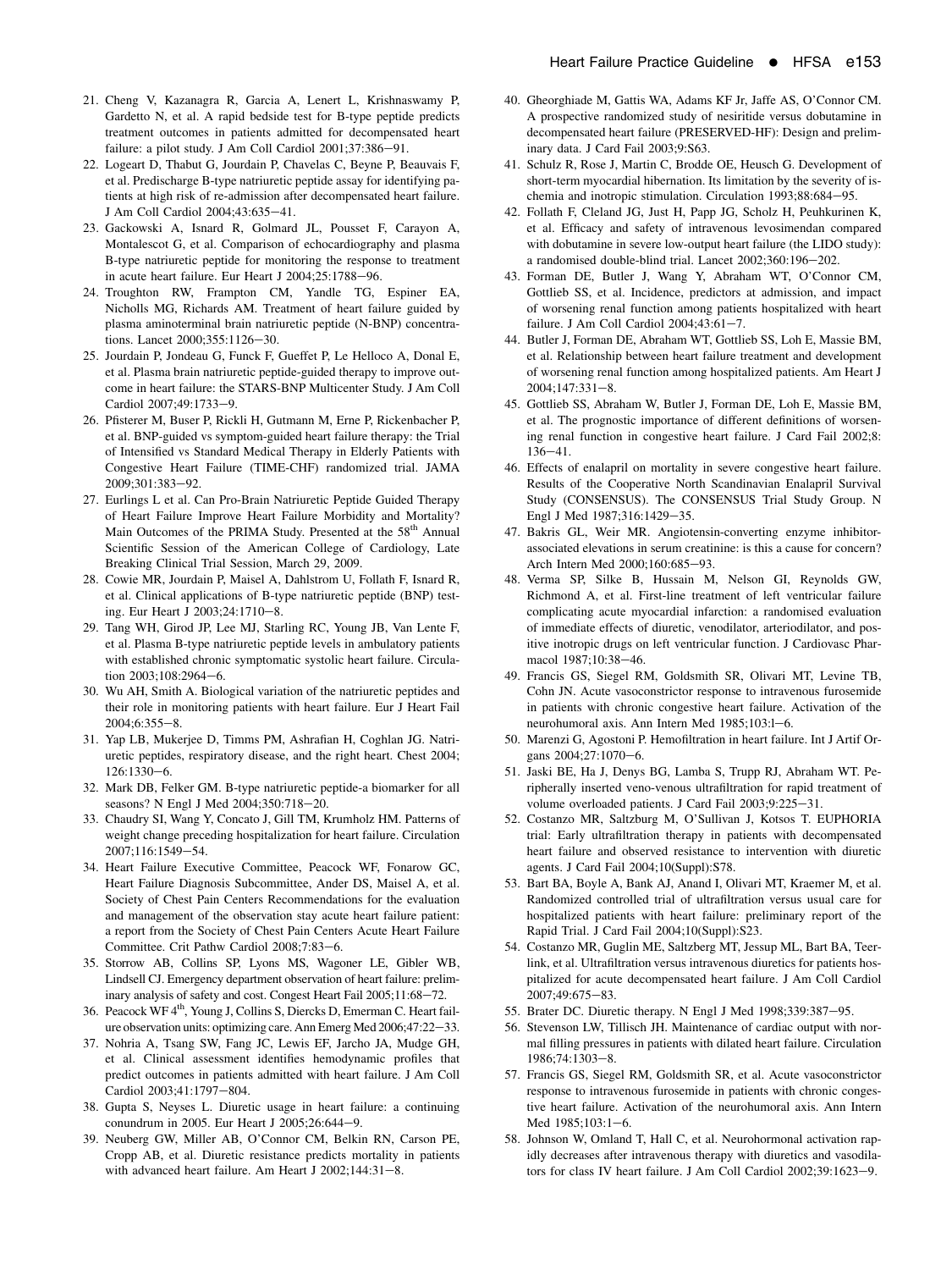- <span id="page-20-0"></span>59. Libetta C, Sepe V, Zucchi M, et al. Intermittent haemodiafiltration in refractory congestive heart failure: BNP and balance of inflammatory cytokines. Nephrol Dial Transplant 2007;22:2013-9.
- 60. Guazzi MD, Agostoni P, Perego B, et al. Apparent paradox of neurohumoral axis inhibition after body fluid volume depletion in patients with chronic congestive heart failure and water retention. Br Heart J 1994:72:534-9.
- 61. Schrier RW, Martin PY. Recent advances in the understanding of water metabolism in heart failure. Adv Exp Med Biol 1998;449:  $415 - 26$ .
- 62. Channer KS, McLean KA, Lawson-Matthew P, Richardson M. Combination diuretic treatment in severe heart failure: a randomised controlled trial. Br Heart J  $1994;71:146-50$ .
- 63. Dormans TP, van Meyel JJ, Gerlag PG, Tan Y, Russel FG, Smits P. Diuretic efficacy of high dose furosemide in severe heart failure: bolus injection versus continuous infusion. J Am Coll Cardiol 1996;28:  $376 - 82.$
- 64. Koelling TM, Johnson ML, Cody RJ, Aaronson KD. Discharge education improves clinical outcomes in patients with chronic heart failure. Circulation 2005;111:179-85.
- 65. Klein L, O'Connor CM, Leimberger JD, Gattis-Stough W, Pina IL, Felker GM, et al. Lower serum sodium is associated with increased short-term mortality in hospitalized patients with worsening heart failure: results from the Outcomes of a Prospective Trial of Intravenous Milrinone for Exacerbations of Chronic Heart Failure (OP-TIME- CHF) study. Circulation  $2005;111:2454-60$ .
- 66. Saxon LA, Stevenson WG, Middlekauff HR, Fonarow G, Woo M, Moser D, et al. Predicting death from progressive heart failure secondary to ischemic or idiopathic dilated cardiomyopathy. Am J Cardiol 1993;72:62-5.
- 67. Kearney MT, Fox KA, Lee AJ, Prescott RJ, Shah AM, Batin PD, et al. Predicting death due to progressive heart failure in patients with mild-to-moderate chronic heart failure. J Am Coll Cardiol  $2002;40:1801-8.$
- 68. Lee DS, Austin PC, Rouleau JL, Liu PP, Naimark D, Tu JV. Predicting mortality among patients hospitalized for heart failure: derivation and validation of a clinical model. JAMA  $2003;290:2581-7$ .
- 69. Gheorghiade M, Abraham WT, Albert NM, Gattis Stough W, Greenberg BH, O'Connor CM, et al. Relationship between admission serum sodium concentration and clinical outcomes in patients hospitalized for heart failure: an analysis from the OPTIMIZE-HF registry. Eur Heart J 2007:28:980-8.
- 70. Renneboog B, Musch W, Vandemergel X, Manto MU, Decaux G. Mild chronic hyponatremia is associated with falls, unsteadiness, and attention deficits. Am J Med 2006;119. 71.e1-78.
- 71. Schrier RW, Gross P, Gheorghiade M, Berl T, Verbalis JG, Czerwiec FS, Orlandi C. SALT Investigators.Tolvaptan, a selective oral vasopressin V2-receptor antagonist, for hyponatremia. N Engl J Med 2006;355:2099-112.
- 72. Ghali JK, Koren MJ, Taylor JR, Brooks-Asplund E, Fan K, Long WA. Smith Efficacy and safety of oral conivaptan: a V1A/V2 vasopressin receptor antagonist, assessed in a randomized, placebocontrolled trial in patients with euvolemic or hypervolemic hyponatremia. J Clin Endocrinol Metab 2006 Jun;  $91(6)$ :  $2145-52$ .
- 73. Konstam MA, Gheorghiade M, Burnett JC Jr, Grinfeld L, Maggioni AP, Swedberg K, et al. Effects of oral tolvaptan in patients hospitalized for worsening heart failure: the EVEREST Outcome Trial. JAMA 2007;297:1319-31.
- 74. Gheorghiade M, Konstam MA, Burnett JC Jr, Grinfeld L, Maggioni AP, Swedberg K, et al. Short-term clinical effects of tolvaptan, an oral vasopressin antagonist, in patients hospitalized for heart failure: the EVEREST Clinical Status Trials. JAMA 2007; 297:1332-43.
- 75. Bellone A, Vettorello M, Monari A, Cortellaro F, Coen D. Noninvasive pressure support ventilation vs. continuous positive airway pressure in acute hypercapnic pulmonary edema. Intensive Care Med 2005;31:807e11.
- 76. L'Her E, Duquesne F, Girou E, de Rosiere XD, Le Conte P, Renault S, et al. Noninvasive continuous positive airway pressure in elderly cardiogenic pulmonary edema patients. Intensive Care Med 2004;30:882-8.
- 77. Nava S, Carbone G, DiBattista N, Bellone A, Baiardi P, Cosentini R, et al. Noninvasive ventilation in cardiogenic pulmonary edema: a multicentered randomized trial. Am J Respir Crit Care Med 2003;168:1432-7.
- 78. Mehta S, Jay GD, Woolard RH, Hipona RA, Connolly EM, Cimini DM, et al. Randomized, prospective trial of bilevel versus continuous positive airway pressure in acute pulmonary edema. Crit Care Med 1997;25:620-8.
- 79. Bellone A, Monari A, Cortellaro F, Vettorello M, Ariati S, Coen D. Myocardial infarction rate in acute pulmonary edema: noninvasive pressure support ventilation versus continuous positive airway pressure. Crit Care Med 2004;32:1860-5.
- 80. Pang D, Keenan SP, Cook DJ, Sibbald WJ. The effect of positive pressure airway support on mortality and the need for intubation in cardiogenic pulmonary edema: a systematic review. Chest 1998;  $114.1185 - 92$
- 81. Masip J, Roque M, Sanchez B, Fernandez R, Subirana M, Exposito JA. Noninvasive ventilation in acute cardiogenic pulmonary edema: systematic review and meta-analysis. JAMA 2005;294:  $3124 - 30.$
- 82. Peter JV, Moran JL, Phillips-Hughes J, Graham P, Bersten AD. Effect of non-invasive positive pressure ventilation (NIPPV) on mortality in patients with acute cardiogenic pulmonary oedema: a meta-analysis. Lancet 2006;367:1155-63.
- 83. Collins SP, Mielniczuk LM, Whittingham MA, Boseley ME, Schramm DR, Storrow AB. The use of noninvasive ventilation in emergency department patients with acute cardiogenic pulmonary edema: a systematic review. Ann Emerg Med 2006;48:260-9.
- 84. Gray A, Goodacre S, Newby DE, Masson M, Sampson F, Nicholl J. 3CPO Trialists. Noninvasive ventilation in acute cardiogenic pulmonary edema. N Engl J Med 2008;359:142-51.
- 85. Geerts WH, Pineo GF, Heit JA, Bergqvist D, Lassen MR, Colwell CW, et al. Prevention of venous thromboembolism: the Seventh ACCP Conference on Antithrombotic and Thrombolytic Therapy. Chest 2004;126:338S-400S.
- 86. Shojania KG, Duncan BW, McDonald KM, Wachter RM, editors. Making health Care Safer: A Critical Analysis of Patient Safety Practices. Evidence Report/Technology Assessment no 43. Rockville, MD: Agency for Healthcare Research and Quality; 2001. AHRQ publication 01-E-058. Accessed at. [www.ahrq.gov/clinic/ptsafety/](http://www.ahrq.gov/clinic/ptsafety/). on June 17, 2008.
- 87. Samama MM. An epidemiologic study of risk factors for deep vein thrombosis in medical outpatients: the Sirius Study. Arch Intern Med 2000;160:3415-20.
- 88. Heit JA, Silverstein MD, Mohr DN, Petterson TM, O'Fallon WM, Melton LJ, et al. Risk factors for deep vein thrombosis and pulmonary embolism: a population-based case-control study. Arch Intern Med 2000;160:809-15.
- 89. Gheorghiade M, Zannad F, Sopko G, Klein L, Piña IL, Konstam MA, et al. Acute heart failure syndromes: current state and framework for future research. Circulation  $2005;112:3958-68$ .
- 90. Fonarow GC, Adams KF Jr, Abraham WT, Yancy CW, Boscardin WJ, ADHERE Scientific Advisory Committee, Study Group, and Investigators. Risk stratification for in-hospital mortality in acutely decompensated heart failure: classification and regression tree analysis. JAMA 2005;293:572-80.
- 91. Gheorghiade M, Abraham WT, Albert NM, Greenberg BH, O'Connor CM, She L, et al. Systolic blood pressure at admission, clinical characteristics, and outcomes in patients hospitalized with acute heart failure. JAMA 2006;296:2217-26.
- 92. Belch JJ, Lowe GD, Ward AG, Forbes CD, Prentice CR. Prevention of deep vein thrombosis in medical patients by low-dose heparin. Scott Med J 1981;26:115-7.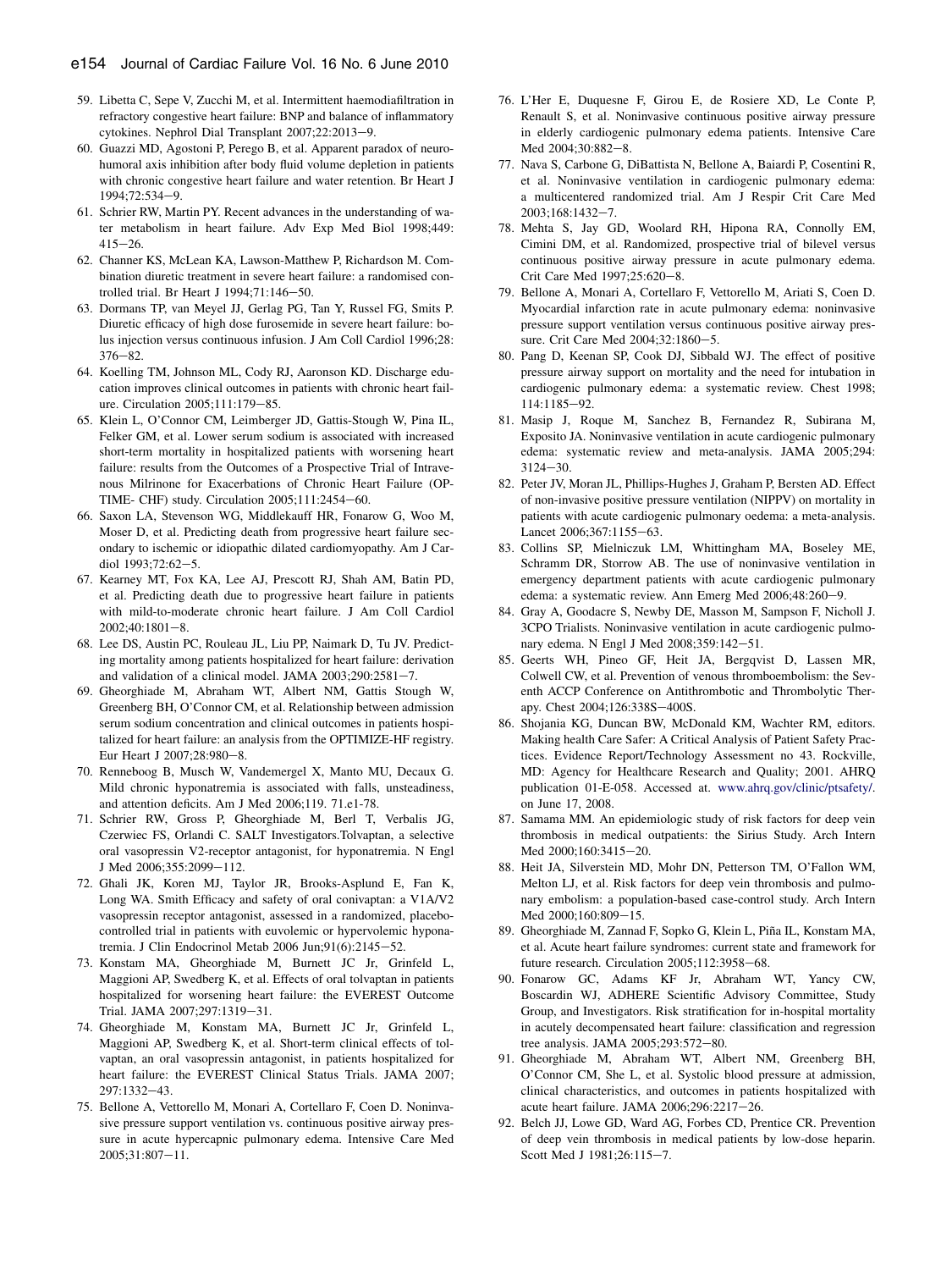- <span id="page-21-0"></span>93. Dahan R, Houlbert D, Caulin C, Cuzin E, Viltart C, Woler M, Segrestaa JM. Prevention of deep vein thrombosis in elderly medical in-patients by a low molecular weight heparin: a randomized doubleblind trial. Haemostasis  $1986;16:159-64$ .
- 94. Samama MM, Cohen AT, Darmon JY, Desjardins L, Eldor A, Janbon C, et al. A comparison of enoxaparin with placebo for the prevention of venous thromboembolism in acutely ill medical patients. Prophylaxis in Medical Patients with Enoxaparin Study Group. N Engl J Med 1999;341:793-800.
- 95. Leizofrovicz A, Cohen AT, Turpie AG, Olsson CG, Vaitkus PT, Goldhaber SZ. PREVENT Medical Thromboprophylaxis Study Group. Circulation 2004;110:874-9.
- 96. Mahe I, Bergmann JF, d'Azemar P, Vaissie JJ, Caulin C. Lack of effect of a low-molecular-weight heparin (nadroparin) on mortality in bedridden medical in-patients: a prospective randomized doubleblind study. Eur J Clin Pharmacol  $2005;61:347-51$ .
- 97. Cohen AT, Davidson BL, Gallus AS, Lassen MR, Prins MH, Tomkowski W, et al. Efficacy and safety of fondaparinux for the prevention of venous thromboembolism in older acute medical patients: randomized placebo controlled trial. BMJ 2006;332:325-9.
- 98. Lederle FA, Sacks JM, Fiore L, Lendefeld CS, Steinberg N, Peters RW, et al. The prophylaxis of medical patients for thromboembolism pilot study. Am J Med  $2006;119:54-9$ .
- 99. Gardlund B. Randomised, controlled trial of low-dose heparin for prevention of fatal pulmonary embolism in patients with infectious diseases. The Heparin Prophylaxis Study Group. Lancet 1996;347:  $1357 - 61$ .
- 100. Dentali F, Douketis JD, Lim W, Crowther M. Combined aspirin-oral anticoagulant therapy compared with anticoagulant therapy alone among patients at risk for cardiovascular disease: a meta-analysis of randomized trials. Arch Intern Med 2007;167:117-24.
- 101. Själander A, Jansson JH, Bergqvist Eriksson H, Carlberg B, Svensson P. Efficacy and safety of anticoagulant prophylaxis to prevent venous thromboembolism in acutely ill medical inpatients: a meta-analysis. J Intern Med  $2008;263:52-60$ .
- 102. Alikhan R, Cohen AT, Combe S, Samama MM, Desjardins L, Eldor A, et al. Prevention of venous thromboembolism in medical patients with enoxaparin: a subgroup analysis of the MEDENOX Study. Blood Coagul Fibrinolysis  $2003;14:341-6$ .
- 103. Alikhan R, Cohen AT, Combe S, Samama MM, Desjardins L, Eldor A, et al. Risk factors for venous thromboembolism in hospitalized patients with acute medical illness: analysis of the MEDENOX Study. Arch Intern Med 2004;164:963-8.
- 104. Mismetti P, Laporte-Simitsidis S, Tardy B, Cucherat M, Buchmüller A, Juillar-Delsart D, et al. Prevention of venous thromboembolism in internal medicine with unfractionated or lowmolecular-weight heparins: a meta-analysis of randomized clinical trials. Thromb Haemost  $2000;83:14-9$ .
- 105. Elkayam U, Bitar F, Akhter MW, Khan S, Patrus S, Derakhshani M. Intravenous nitroglycerin in the treatment of decompensated heart failure: potential benefits and limitations. J Cardiovasc Pharmacol Ther 2004;9:227-41.
- 106. Parker JD. Counterregulatory responses: sustained-release isosorbide- 5-mononitrate versus transdermal nitroglycerin. J Cardiovasc Pharmacol 1996;28:631-8.
- 107. Dupuis J, Lalonde G, Lemieux R, Rouleau JL. Tolerance to intravenous nitroglycerin in patients with congestive heart failure: role of increased intravascular volume, neurohumoral activation and lack of prevention with N-acetylcysteine. J Am Coll Cardiol 1990;16:  $923 - 31.$
- 108. Elkayam U, Group VS. Superior hemodynamic effect of nesiritide (B- type natriuretic peptide) compared to high dose nitroglycerine (NTG) in patients with decompensated heart failure. In: NAIP Fifth Annual Meeting; 2002. p. 7.
- 109. Fung HL, Bauer JA. Mechanisms of nitrate tolerance. Cardiovasc Drugs Ther 1994;8:489-99.
- 110. Publication Committee for the VMAC Investigators (Vasodilation in the Management of Acute CHF). Intravenous nesiritide vs

nitroglycerin for treatment of decompensated congestive heart failure: a randomized controlled trial. JAMA 2002;287:1531-40.

- 111. Mullens W, Abrahams Z, Francis GS, Skouri HN, Starling RC, Young JB, et al. Sodium nitroprusside for advanced low-output heart failure. J Am Coll Cardiol 2008;52:200-7.
- 112. Levin ER, Gardner DG, Samson WK. Natriuretic peptides. N Engl J Med 1998;339:321-8.
- 113. Johnston GD. Use of oganic nitrates in the treatment of heart failure. Fund Cardiovasc Pharm 1999;6:140-2.
- 114. Abraham WT, Lowes BD, Ferguson DA, Odom J, Kim JK, Robertson AD, et al. Systemic hemodynamic, neurohormonal, and renal effects of a steady-state infusion of human brain natriuretic peptide in patients with hemodynamically decompensated heart failure. J Card Fail 1998;4:37-44.
- 115. Hobbs RE, Miller LW, Bott-Silverman C, James KB, Rincon G, Grossbard EB. Hemodynamic effects of a single intravenous injection of synthetic human brain natriuretic peptide in patients with heart failure secondary to ischemic or idiopathic dilated cardiomyopathy. Am J Cardiol 1996;78:896-901.
- 116. Marcus LS, Hart D, Packer M, Yushak M, Medina N, Danziger RS, et al. Hemodynamic and renal excretory effects of human brain natriuretic peptide infusion in patients with congestive heart failure. A double-blind, placebo-controlled, randomized crossover trial. Circulation 1996;94:3184-9.
- 117. Mills RM, LeJemtel TH, Morton DP, Liang C, Lang R, Silver MA, et al. Sustained hemodynamic effects of an infusion of nesiritide (human b-type natriuretic peptide) in heart failure: a randomized, double- blind, placebo-controlled clinical trial. Natrecor Study Group. J Am Coll Cardiol 1999;34:155-62.
- 118. Colucci WS, Elkayam U, Morton DP, Abraham WT, Bourge RC, Johnson AD, et al. Intravenous nesiritide, a natriuretic peptide, in the treatment of decompensated congestive heart failure. Nesiritide Study Group. N Engl J Med 2000;343:246-53.
- 119. Wang DJ, Dowling TC, Meadows D, AyalaT Marshall J, Minshall S, et al. Nesiritide does not improve renal function in patients with chronic heart failure and worsening serum creatinine. Circulation 2004;110:1620-5.
- 120. Sackner-Bernstein JD, Skopicki HA, Aaronson KD. Risk of worsening renal function with nesiritide in patients with acutely decompensated heart failure. Circulation 2005;111:1487-91.
- 121. Sackner-Bernstein JD, Kowalski M, Fox M, Aaronson K. Short-term risk of death after treatment with nesiritide for decompensated heart failure: a pooled analysis of randomized controlled trials. JAMA 2005;293:1900-5.
- 122. Vismara LA, Leaman DM, Zelis R. The effects of morphine on venous tone in patients with acute pulmonary edema. Circulation 1976;54:335-7.
- 123. Vasko JS, Henney RP, Oldham HN, Brawley RK, Morrow AG. Mechanisms of action of morphine in the treatment of experimental pulmonary edema. Am J Cardiol 1966;18:876-83.
- 124. Sacchetti A, Ramoska E, Moakes ME, McDermott P, Moyer V. Effect of ED management of ICU use in acute pulmonary edema. Am J Emerg Med 1999;17:571-4.
- 125. Hoffman JR, Reynolds S. Comparison of nitroglycerin, morphine and furosemide in treatment of presumed pre-hospital pulmonary edema. Chest 1987:92:586-93.
- 126. Peacock WF, Hollander JE, Diercks DB, Lopatin M, Fonarow G, Emerman CL. Morphine and outcomes in acute decompensated heart failure: an ADHERE analysis. Emerg Med J 2008;25:205-9.
- 127. Cotter G, Metzkor E, Kaluski E, Faigenberg Z, Miller R, Simovitz A, et al. Randomised trial of high-dose isosorbide dinitrate plus lowdose furosemide versus high-dose furosemide plus low-dose isosorbide dinitrate in severe pulmonary oedema. Lancet 1998;351:  $389 - 93$ .
- 128. Levy P, Compton S, Welch R, Delgado G, Jennett A, Penugonda N, et al. Treatment of severe decompensated heart failure with high-dose intravenous nitrogycerin: a feasibility and outcome analysis. Ann Emerg Med 2007;50:144-52.